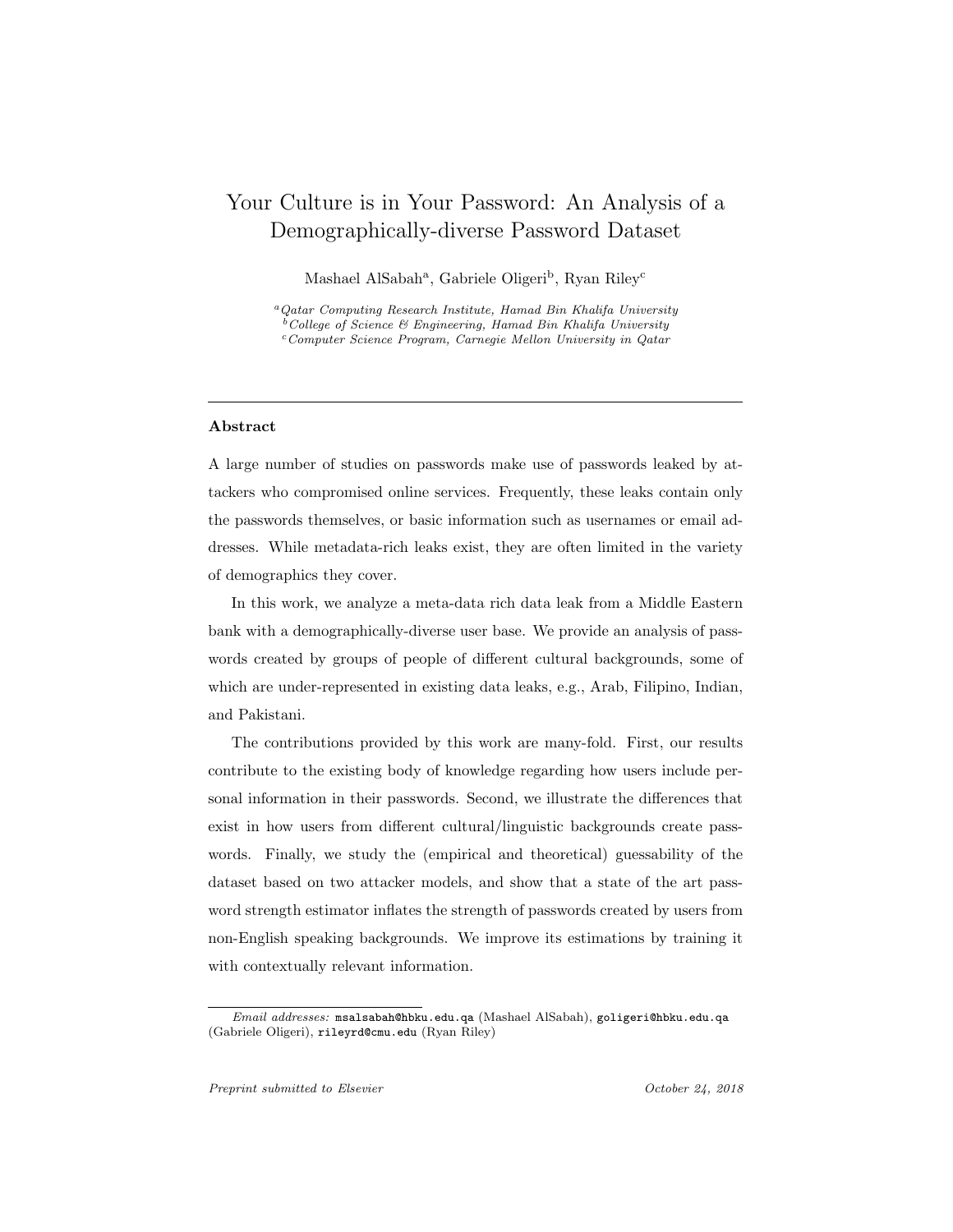### 1. Introduction

Password-based authentication is the most widely deployed mechanism to protect users' accounts and personal information on web-based services around the world. Web services rely on passwords to authenticate and authorize millions of users daily to access their email, perform financial transactions, interact with government agencies, communicate confidential data, perform sensitive transactions, and more. There has been a significant amount of research regarding how users choose passwords as well as how secure their choices are [\[1,](#page-34-0) [2,](#page-34-1) [3,](#page-34-2) [4,](#page-34-3) [5,](#page-34-4) [6,](#page-34-5) [7,](#page-34-6) [8\]](#page-35-0).

Much of the research on passwords makes use of passwords leaked by attackers who have compromised online services. Frequently these leaks contain only the passwords themselves, or also include a basic username or email address. While these sorts of leaks allow for thorough analysis of the passwords themselves, the lack of information about the password creators prevents researchers from gaining insight into how a user may incorporate their personal information into their password choice. In addition, it also limits an analysis of how a user's linguistic or cultural background impacts password choices. While more interesting datasets containing personal information do exist [\[9\]](#page-35-1), such leaks are limited in that they cover limited demographic groups (i.e. Chinese, or advanced English users).

In April of 2016, a data leak was released on social media purported to be the customer database for a major Middle Eastern bank. The leak contained detailed information on about 400,000 of the bank's customers, including hashed passwords for the 100,000 of those customers who had configured online banking. While the existence of the leaked data represents a tremendous breach of user privacy, it also opens up a unique opportunity for analyzing and comparing passwords of users that come from different demographic and cultural backgrounds.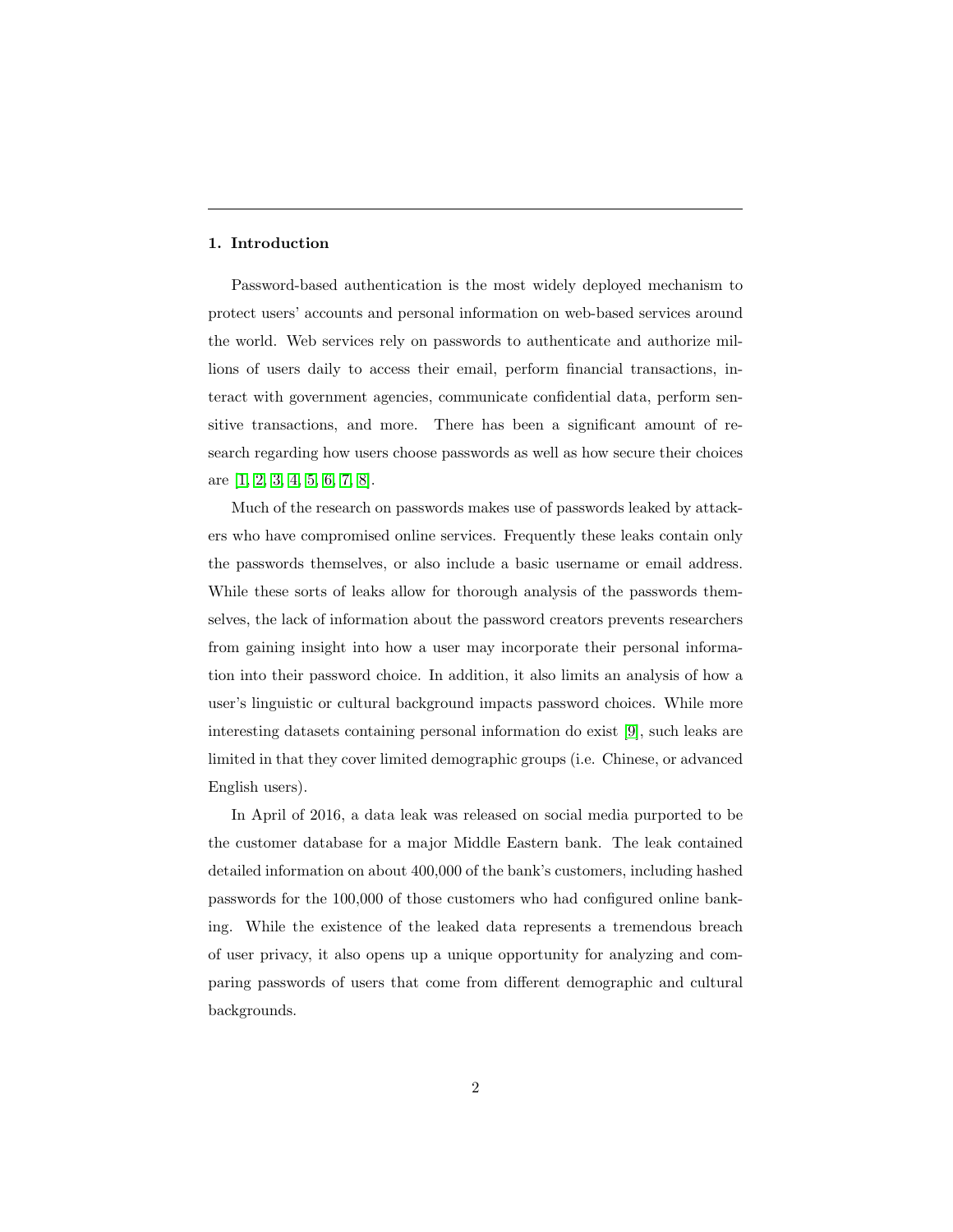Despite its small size, this dataset has some unique properties that allows us to gain insights not found from analyzing prior leaks:

- The data contains rich meta-data about the users who created the passwords, such as names, phone numbers, emails, addresses, recovery questions and answers, and more.
- The data includes nationality information, allowing analysis based on cultural/linguistic backgrounds.
- The dataset represents banking passwords, which in theory users may care more about that typical leaks representing web forums or entertainment websites.

Ethical Considerations. There is an arms race between the security research community and attackers. Hackers and criminal groups benefit from studying publicly accessible corpuses of password lists to improve their attacks. Therefore, there is a pressing need for the security research community to improve the defences. Understanding and analyzing how different demographic groups choose their passwords will give important insights on the security weaknesses of such passwords, and will shed light on how to enhance the security of those users against password compromise attacks.

Given that this work involves leaked passwords and significant amounts of individually identifying personal information, we sought and obtained an Institutional Review Board (IRB) waiver. As part of receiving the IRB waiver, we agreed to:

- 1. Follow best practices with regards to storing the information in an encrypted format.
- 2. Not further disseminate the leaked information, which includes sharing or submitting passwords or password hashes to external services.
- 3. Not explicitly name the financial institution involved.
- 4. Not release any information that could be used to identify any individual included in the leak.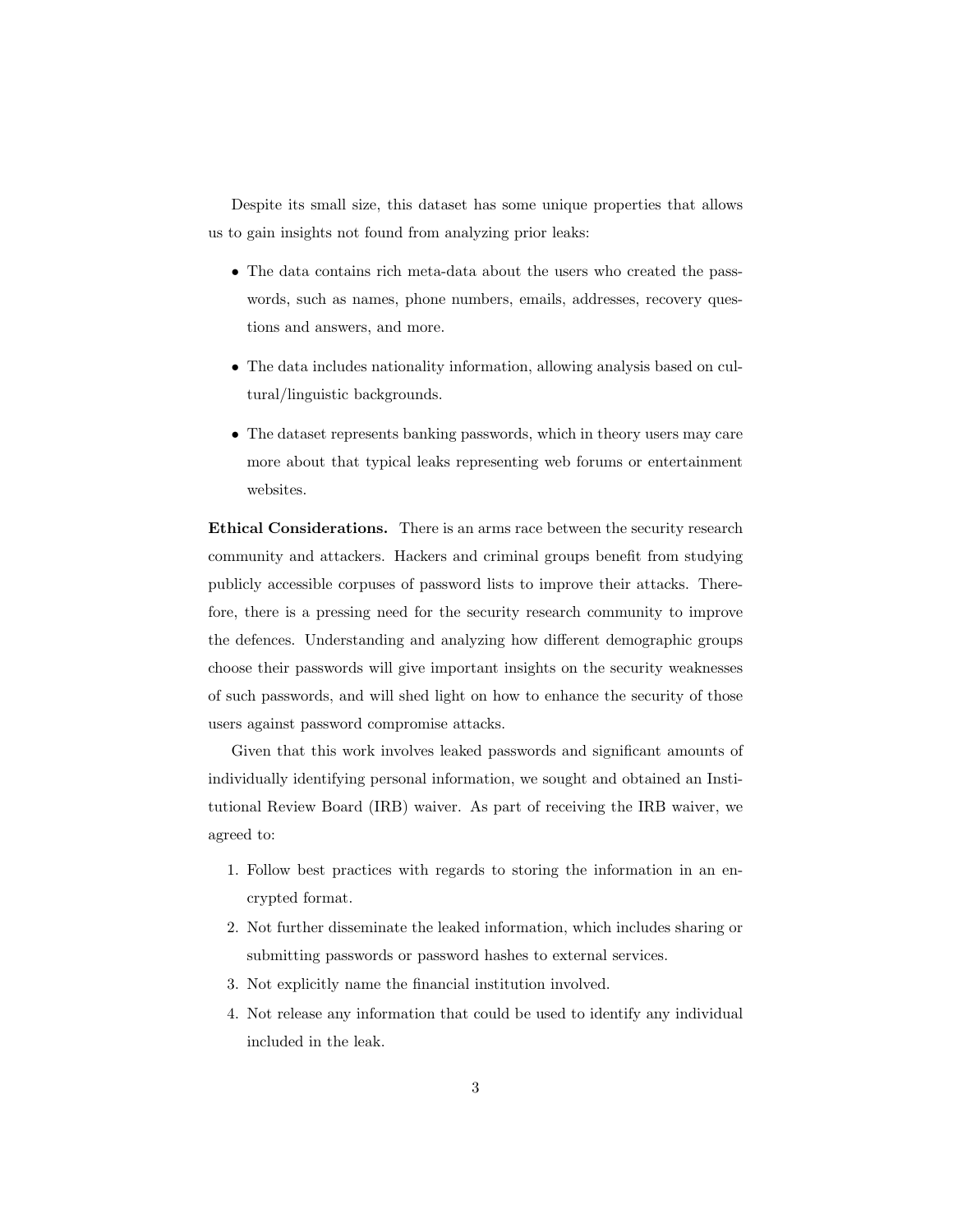5. Not intentionally identify individuals within the leak. This includes initiating contact with individuals whose information is contained within the leak.

Throughout the paper, we discuss ethical issues that may arise due to to our analysis.

Contributions. To our knowledge, this is the first password study that analyses a password dataset that is both rich with personal information as well as demographically diverse, which allows us to get insights which were not possible in prior studies. This work offers the following contributions:

- We divide the leaked password datasets into 4 demographic groups, which we analyze extensively to provide insights into how different groups construct their passwords.
- We provide insights on the extent to which users from those groups incorporate personal information in their passwords and highlight the differences observed between the groups.
- We highlight the most popular security questions chosen by users.
- We study the guessability of the passwords using empirical and theoretical metrics, and show that a current, state-of-the-art password strength estimator, zxcvbn [\[10\]](#page-35-2), overestimates the strength of passwords created by users from non-English speaking backgrounds. We improve its performance by training it with contextually relevant data.

Roadmap. The remainder of this paper is organized as follows. Section [2](#page-4-0) describes the leaked dataset, and how we divide it into multiple smaller datasets based on demographics. Section [3](#page-9-0) presents our extensive demographic-based analysis, and elaborates on how we quantify the amount of personal information in users' passwords. Section [4](#page-23-0) presents two attack models and evaluates the guessability of the password datasets and shows how we can improve the empirical results. Section [5](#page-29-0) provides a throughout discussion on our findings.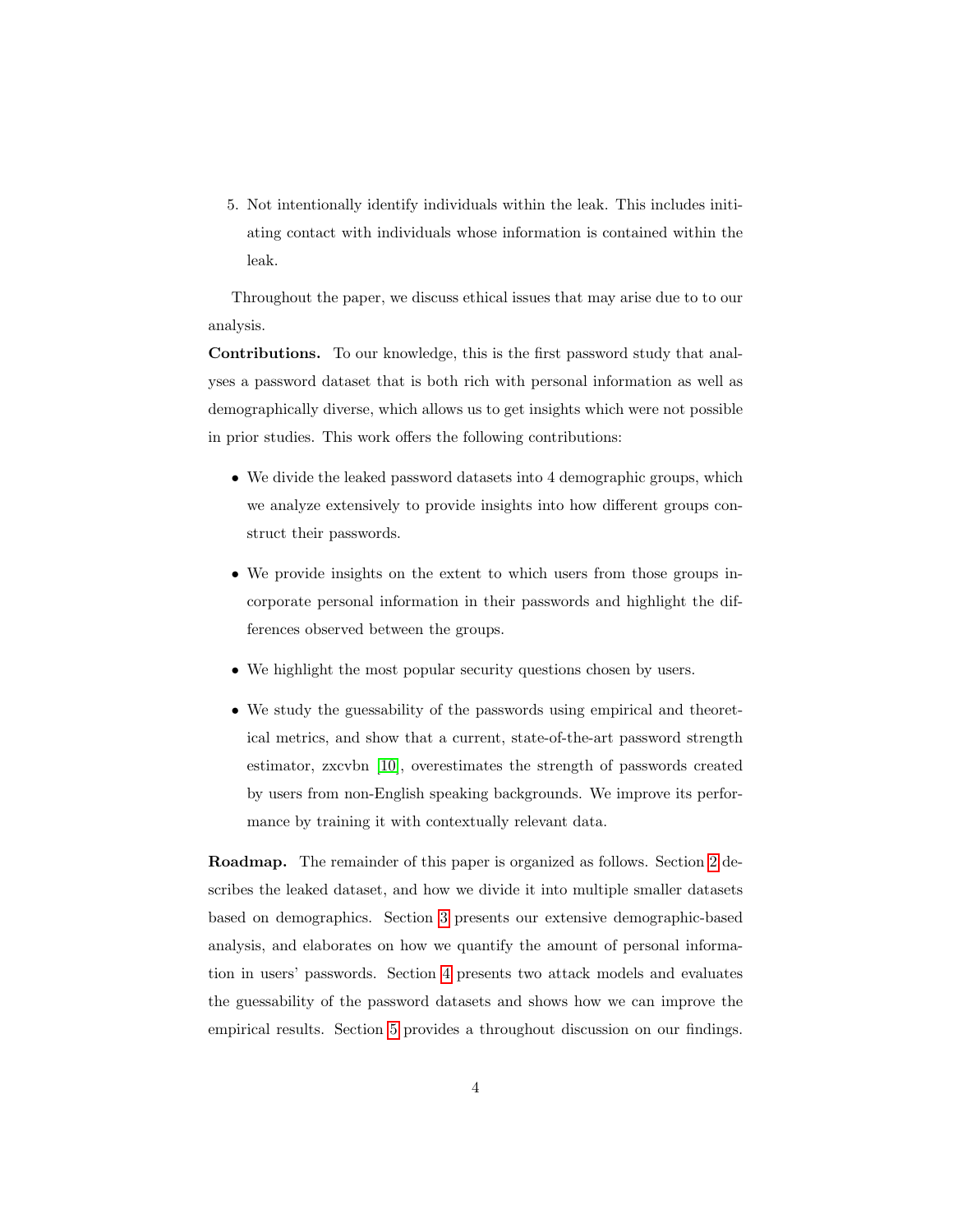Finally, Section [6](#page-31-0) summarizes previous work and compares it with our work, and Section [7](#page-33-0) provides some concluding remarks.

## <span id="page-4-0"></span>2. Dataset Information

In April of 2016 a hacking group released a dataset on social media purported to contain the customer database for a large, Middle Eastern bank based in Qatar. Following the leak, the bank released a statement saying that they do not comment on reports circulated on social media, and assuring their customers that there was no financial impact.

#### 2.1. Contents

The leaked data contains a variety of tables from the customer database for the victim bank, of which two tables are of interest in this study: The customer master database and the online banking user profile database.

The customer master database contains personal information for 403,870 customers. This includes information such as: Name, gender, date of birth, phone numbers (home, work, mobile, fax), address, email, city of birth, government ID number, and nationality. Nationality is stored using the numeric country identifiers listed in ISO 3166 [\[11\]](#page-35-3). Not all fields are filled in for every customer, but most are. The data set includes a mix of personal and corporate customers.

The online banking user profile database contains further information for 97,674 accounts that have been configured for online web or mobile banking. This includes information such as: Username, password hash, security question, and the hash of the answer to the security question.

### 2.2. Verifying the Information

Given the source of the leaked data, it is prudent to perform some sort of manual verification that the data is indeed legitimate. After the leak occurred, numerous bank customers contacted the authors to ask for assistance in determining if their information was contained in the leak. Of the 50 or so customers we talked to, all but one were included in the leak. The one who was not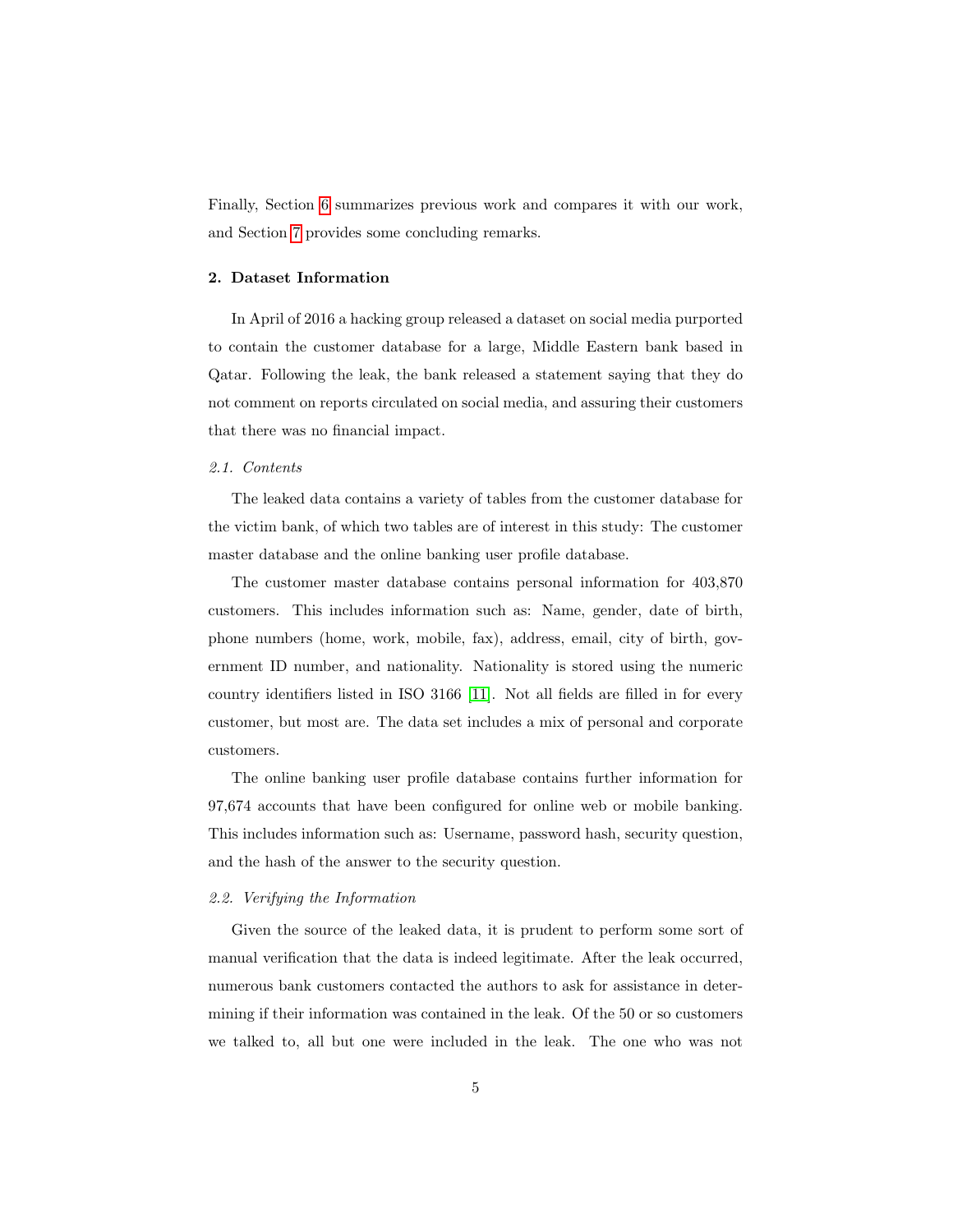included was a recent customer, and as such we hypothesize that the leaked information was stolen prior to his joining. After seeing the information included about them, none of the customers pointed out any incorrect information. For this reason we believe the information in the leak to be genuine.

We also performed an informal analysis using population statistics for Qatar [\[12\]](#page-35-4), as well as our estimated market share of the bank, leading us to the further conclusion that the leak contains information for the bank's entire customer database.

In summary, we believe the leak is genuine and contains information for all of the bank's customers.

# 2.3. Relevant Background and Context

In order to help explain the context of the data, we now provide a brief overview of the process a new customer goes through to create an account at the bank in question. The population of Qatar is unique when compared to most countries. It is a small nation that is experiencing rapid growth thanks to its large reserves of natural gas, and because of this most residents of the country are not citizens, instead they are expatriates. (Only about 12% of the population are citizens [\[12\]](#page-35-4).)

All of these factors combined mean that most new customers to the bank are also new to the country. Typically, opening a bank account is one of the first things a new resident does. (Without a local bank account, she cannot receive her salary.) When opening the new account, the customer provides a copy of their passport or residence visa in order to prove identity and certain personal information such as nationality. Typically, the account is opened immediately and the customer is provided with a new debit card and PIN number. Later, at their leisure, customers may signup for online banking using a computer or an app on their phone. At this time, the user selects a username, password, security question, and security question answer. There are certain rules enforced on the password related to length and required character sets, but these rules have changed over time and as such the same rules have not been applied to all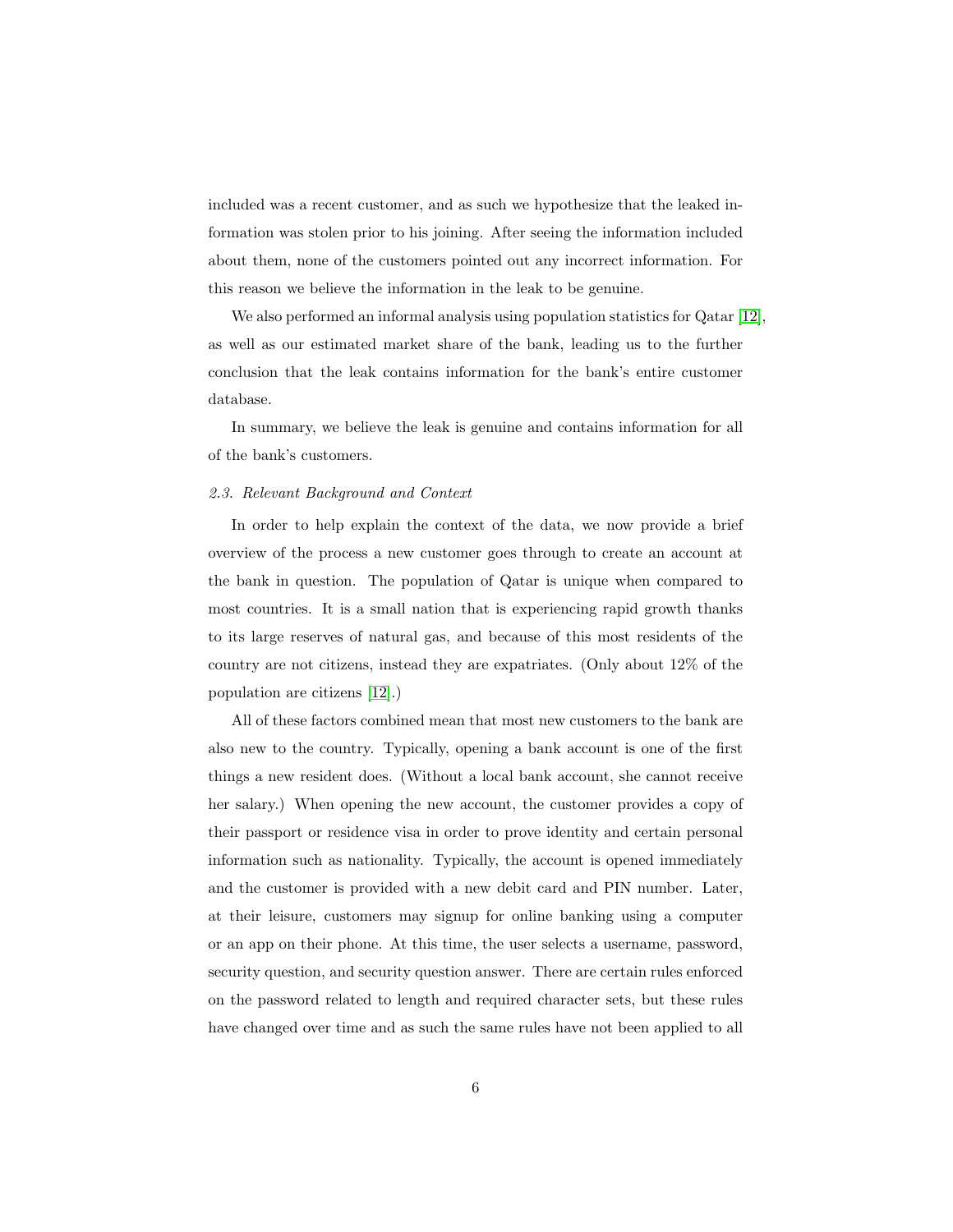<span id="page-6-0"></span>

|                      | Recovered | Total     | Recovery |
|----------------------|-----------|-----------|----------|
| Country              | Passwords | Passwords | Rate     |
| Qatar                | 18945     | 21281     | 89.02%   |
| India.               | 13071     | 17170     | 76.13%   |
| Philippines          | 7122      | 8821      | 80.74\%  |
| Egypt                | 5754      | 7115      | 80.87\%  |
| United Kingdom       | 3036      | 3491      | 86.97%   |
| Lebanon              | 2454      | 3101      | 79.14%   |
| United States        | 2315      | 2790      | 82.97%   |
| Pakistan             | 1909      | 2417      | 78.98%   |
| Canada               | 1794      | 2119      | 84.66%   |
| Jordan               | 1738      | 2098      | 82.84%   |
| Syrian Arab Republic | 1601      | 2048      | 78.17%   |

Table 1: Password Recovery Rate by Nationality

customers. However, it is reasonable to assume that passwords were required to be 8 characters or more and contain both letters and numbers.

# 2.4. Password Recovery

Both the passwords and the security question answers are hashed with unsalted MD5. In order to perform the analysis of the passwords, the password cracking tools John the Ripper [\[13\]](#page-35-5) and Hashcat [\[14\]](#page-35-6) were used on the hashed passwords over a period of about three months. Whenever possible, GPU acceleration with a single NVidia GTX 980 was used to speed-up the process. We applied a variety of dictionaries for multiple languages, a significant number of transformation rules (those included with HashCat and others taken from KoreLogic [\[15\]](#page-35-7)), and applied a complete bruteforce for up to 8 characters.

In the end, we recovered passwords for 79,760 accounts, which is an 81.66% recovery rate overall. The recovery rates were not even distributed among nationalities, however. Table [1](#page-6-0) shows the recovery rates for the 10 largest nationalities in the dataset. As can be seen, there is a roughly 10 percentage point difference between the best and worst recovery rates.

## 2.5. Demographics

Previous work observed that languages have a significant impact on passwords [\[2\]](#page-34-1). While there has been some work providing insights about Chinese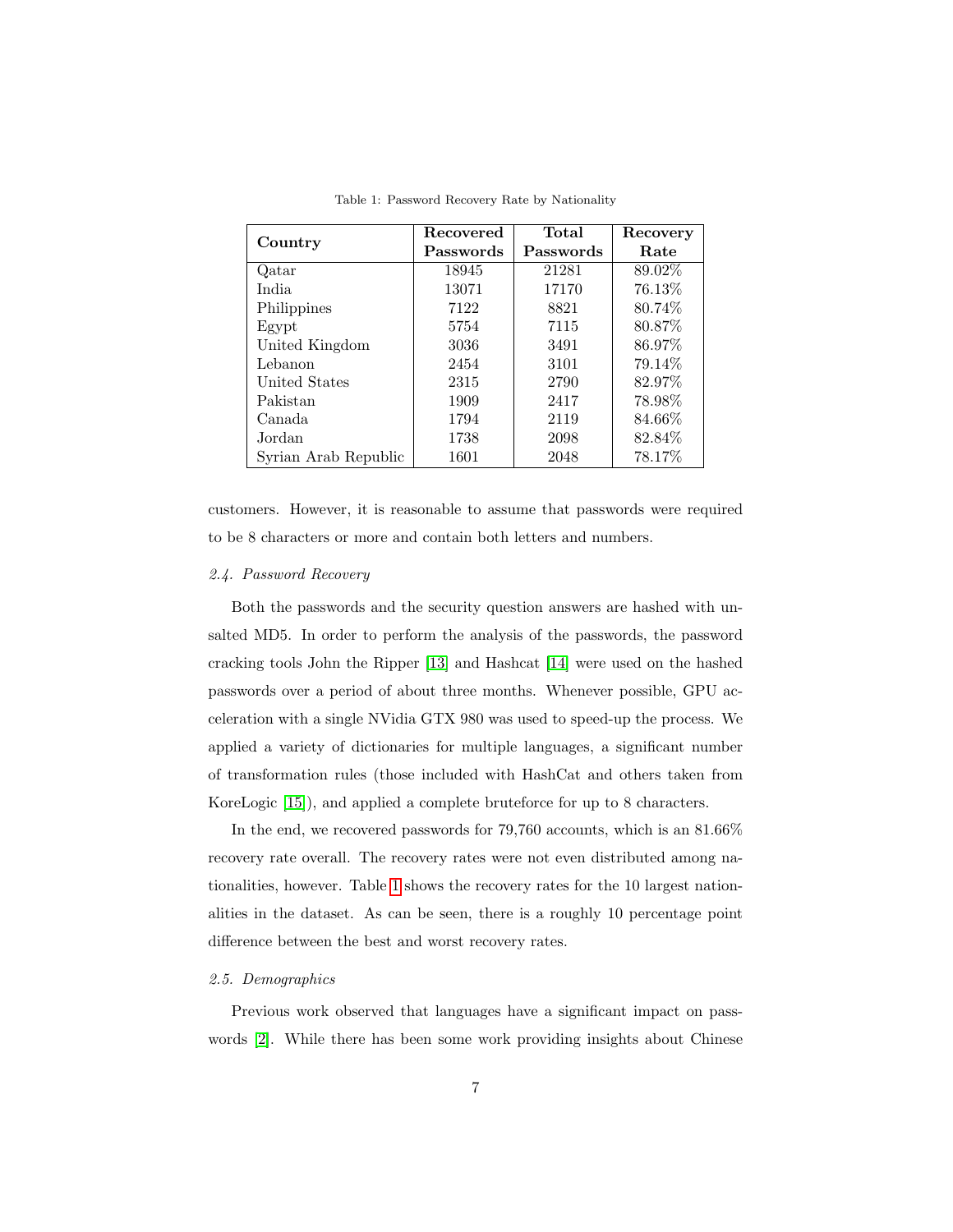passwords [\[4,](#page-34-3) [16, 16\]](#page-35-8), and how they differ from English-based ones, little or no existing work (to the best of our knowledge) characterizes passwords formed by users speaking other languages (specifically the ones we have in our dataset). For this reason, we seek to divide our dataset into different groups based on their linguistic/cultural background, as determined by their recorded nationality. While we were not able to verify the accuracy of the nationality registered for each user ourselves, it is important to note that nationality is determined by the bank using the customer's passport when the account is initially opened.

We created the four different groupings found in Table [2:](#page-8-0)

- D1: Arabic speakers. This group contains individuals from 16 different countries where Arabic is the official language and the people can, generally, be considered Arab.
- D2: India and Pakistan. These two countries, despite being very diverse in terms of language and religion, share many common cultural traits and history, making them suitable to group together.
- D3: Philippines.
- D4: English speakers. This group contains individuals from five countries where English is the native language.

While linguistic/cultural-based grouping may seem rather simple, it actually has the following advantages. First, it allows us to understand the impact of language on passwords and observe patterns in password habits that are specific to some groups, as we show in Section [3.](#page-9-0) Second, language-based groupings allows us to test the hypothesis if current password strength meters provide reasonable results for non-English users. This is an important message to the security community and stakeholders in different countries which currently use off the shelf products.

These four demographic groups include 65,941 customers for whom we have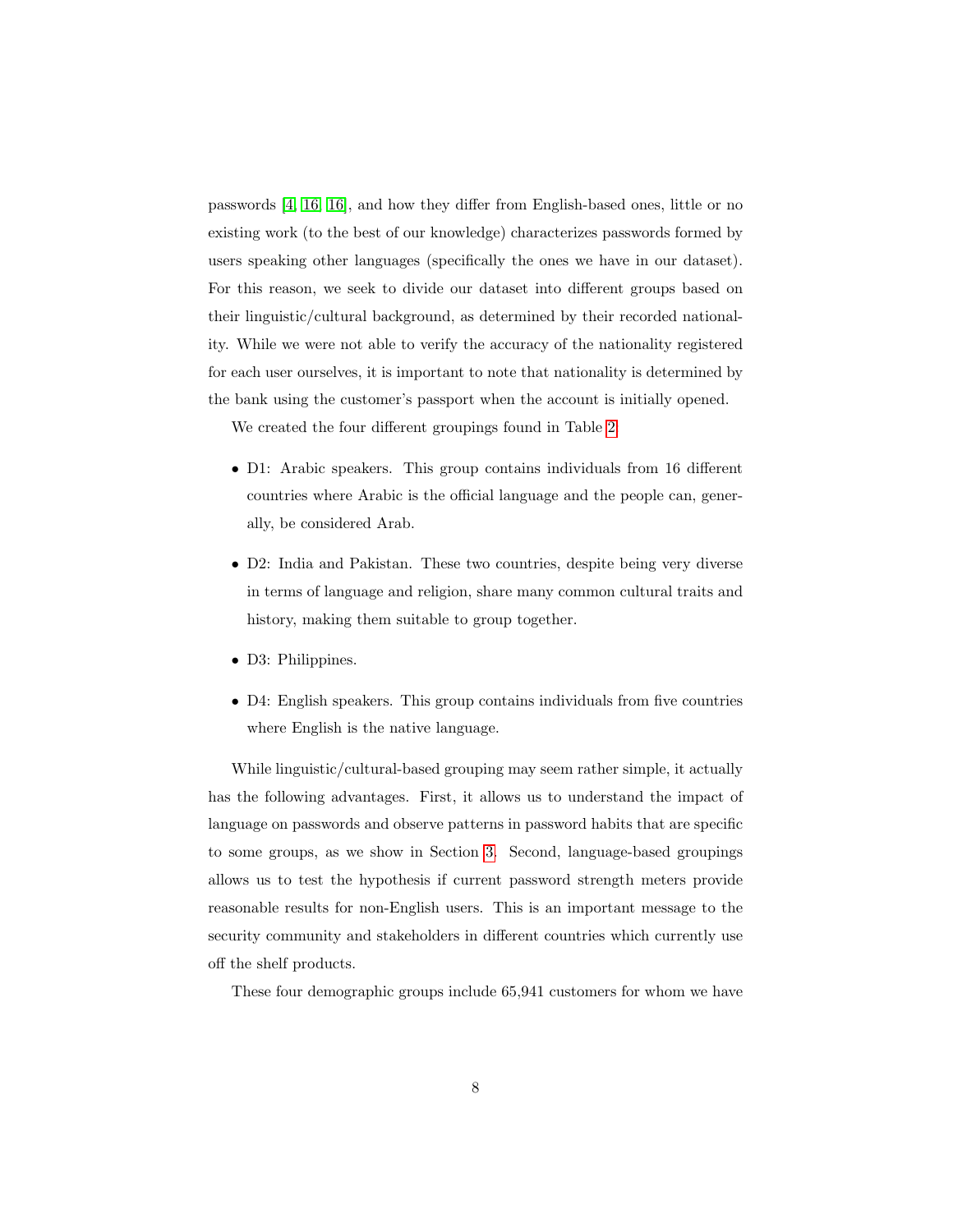Table 2: Four Demographic Groupings

<span id="page-8-0"></span>

| Grouping       | Countries                                        | Number      |
|----------------|--------------------------------------------------|-------------|
|                |                                                  | Pass-<br>of |
|                |                                                  | words       |
| D <sub>1</sub> | Algeria, Bahrain, Egypt, Iraq, Jordan, Kuwait,   | 35598       |
|                | Lebanon, Morocco, Oman, Qatar, Saudi Arabia,     |             |
|                | State of Palestine, Sudan, Syrian Arab Republic, |             |
|                | Tunisia, United Arab Emirates                    |             |
| D <sub>2</sub> | India, Pakistan                                  | 14980       |
| D <sub>3</sub> | Philippines                                      | 7122        |
| D <sub>4</sub> | Canada, Ireland, New Zealand,<br>Australia,      | 8241        |
|                | United Kingdom, United States                    |             |

a cleartext password<sup>[1](#page-8-1)</sup>. This covers users from 25 different countries out of the approximately 198 countries codes listed in the dataset. These 25 countries, however, contribute over 82% of the passwords.

There are a few important notes to be made about this demographic split. First, we do not claim that these groupings are optimal or ideal. Our decision to group in this way is born out of our hypothesis that, in general, linguistic/cultural groups create passwords differently, as has been also confirmed by previous research [\[2\]](#page-34-1). Second, this dataset does not contain a random sampling of users from the various nationalities. The non-Qatari customers of this bank are all expatriates living in Qatar, which biases the results. The average American living in Qatar, for example, is likely better educated than the average American in the USA due to the types of jobs than bring them to Qatar. Indians in Qatar are more likely to be from the regions of Kerala and Uttar Pradesh [\[12\]](#page-35-4). Similar biases exist for other nationalities. Third, separating people into linguistic, cultural, or religious groupings is an inherently error-prone process. For example, India is a large country containing a great many languages, cultures, and religions. In our case we grouped India and Pakistan together due to the

<span id="page-8-1"></span><sup>1</sup>From this point forward in the text, the reader should assume that all analyses are performed on this set of 65,941 customers, unless otherwise specified.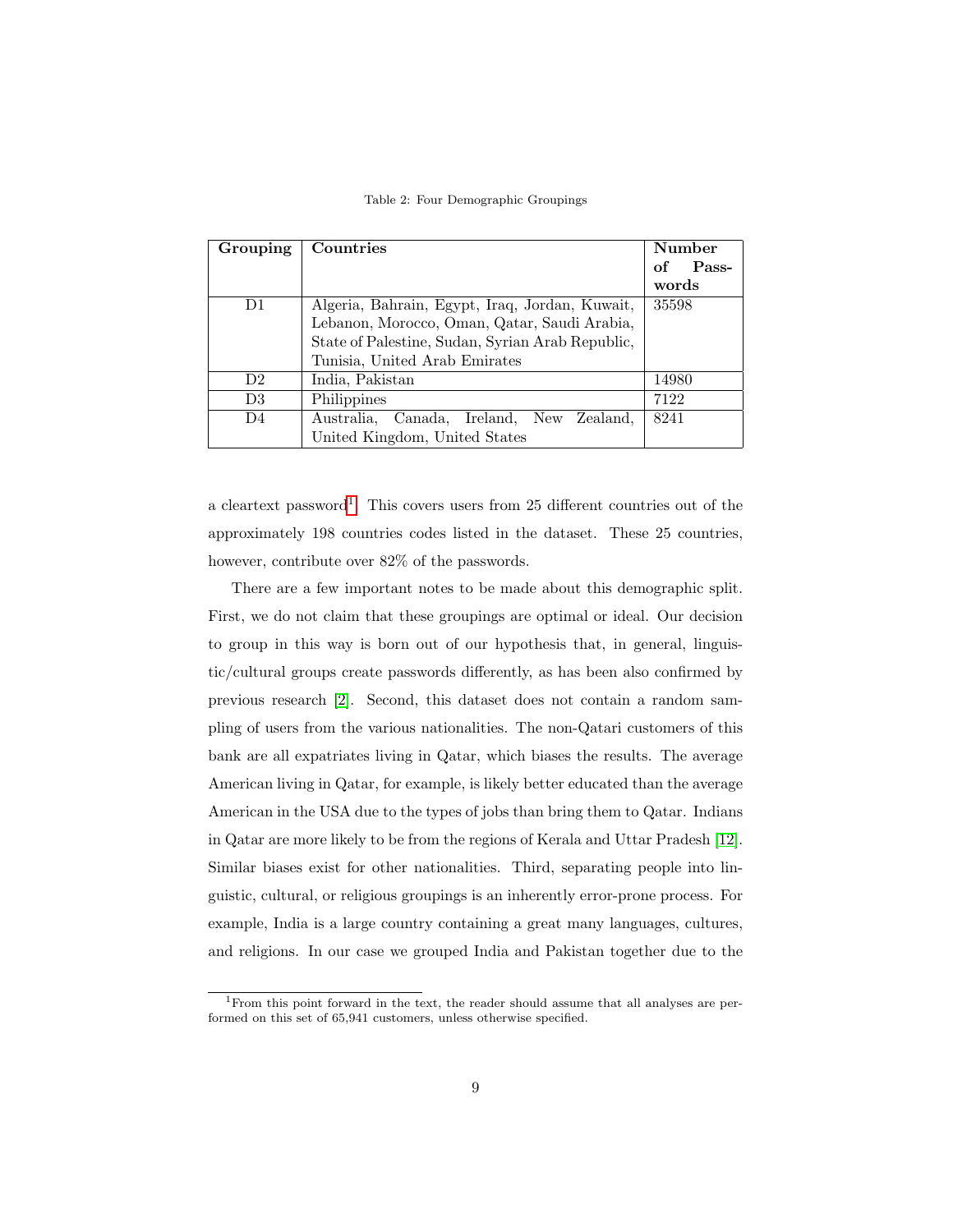Table 3: Top 10 Passwords

<span id="page-9-1"></span>

| DI                             | D <sub>2</sub>                | D3             |                                | RockYou                     | <b>Xato</b>                 |
|--------------------------------|-------------------------------|----------------|--------------------------------|-----------------------------|-----------------------------|
| $abcd1234 = 103(0.29\%)$       | $abcd1234 = 20(0.13\%)$       | $= 3(0.04\%)$  | $\text{qatar}2013 = 6(0.07\%)$ | $123456 = 290732(0.89\%)$   | $123456 = 55893(0.56\%)$    |
| qwer1234 = 61 $(0.17\%)$       | $1234abcd = 8(0.05\%)$        | $= 2$ (0.03%)  | charlie1 = $5(0.06\%)$         | $12345 = 79080(0.24\%)$     | password = $19580(0.2\%)$   |
| $\text{qatar}123 = 43$ (0.12%) | $\text{qatar}123 = 8$ (0.05%) | $= 2(0.03\%)$  | $abcdel2345 = 4(0.05\%)$       | $123456789 = 76794(0.24\%)$ | $12345678 = 13582(0.14\%)$  |
| $1234$ awer = 39 $(0.11\%)$    | pakistan $1 = 7(0.05\%)$      | $= 2$ (0.03%)  | $doha2011 = 4(0.05\%)$         | password = $59479(0.18\%)$  | qwerty = $13137(0.13\%)$    |
| $asdf1234 = 37(0.1\%)$         | $= 6(0.04\%)$                 | $= 2$ (0.03\%) | $abcd1234 = 4(0.05\%)$         | iloveyou = $49960 (0.15\%)$ | $123456789 = 11696(0.12\%)$ |
| $a1234567 = 34(0.1\%)$         | $a1b2c3d4 = 6(0.04\%)$        | $= 2 (0.03\%)$ | $deborah1 = 4 (0.05\%)$        | princess = $33369(0.1\%)$   | $12345 = 10938(0.11\%)$     |
| aaaa $1111 = 25 (0.07\%)$      | bismillah $786 = 6(0.04\%)$   | $= 2 (0.03\%)$ | liverpool1 = $4(0.05\%)$       | $1234567 = 21727(0.07\%)$   | $1234 = 6432(0.06\%)$       |
| $qatar2022 = 23$ (0.06%)       | $asdf1234 = 6(0.04\%)$        | $= 2$ (0.03\%) | allah111 = $3(0.04\%)$         | $rockyou = 20918(0.06\%)$   | $111111 = 5682(0.06\%)$     |
| $1234abcd = 20(0.06\%)$        | india123 = $5(0.03\%)$        | $= 2(0.03\%)$  | $doha2012 = 3(0.04\%)$         | $12345678 = 20554(0.06\%)$  | $1234567 = 4796(0.05\%)$    |
| $m1234567 = 19(0.05\%)$        | $doha2010 = 5(0.03\%)$        | $= 2(0.03\%)$  | paris $123 = 3(0.04\%)$        | $abc123 = 16648(0.05\%)$    | $dragon = 3927 (0.04\%)$    |

Table 4: Top 10 Base Words

<span id="page-9-2"></span>

| D1                      | D2                              | D.8                           | D4                       | RockYou                           | Xato                            |
|-------------------------|---------------------------------|-------------------------------|--------------------------|-----------------------------------|---------------------------------|
| $qatar = 579 (1.63%)$   | $qatar = 66(0.44\%)$            | $june = 30 (0.42\%)$          | $qatar = 48 (0.58\%)$    | password = $94488(0.29\%)$        | password = $23717(0.24\%)$      |
| ahmed = $237(0.67\%)$   | doha = $41(0.27\%)$             | $\text{qatar} = 28 (0.39\%)$  | doha = $38(0.46\%)$      | ilovevou = $71895 (0.22\%)$       | qwerty = $19301 (0.19\%)$       |
| mohd = $204(0.57\%)$    | $abcd = 38(0.25\%)$             | march = $21(0.29\%)$          | london = $16(0.19\%)$    | $love = 59671 (0.18\%)$           | $\text{dragon} = 6359 (0.06\%)$ |
| $abcd = 163(0.46\%)$    | pakistan = $27(0.18\%)$         | $april = 19(0.27%)$           | summer $= 12$ (0.15%)    | princess = $58516$ (0.18%)        | $alex = 5187 (0.05\%)$          |
| $sara = 157(0.44\%)$    | bismillah = $26(0.17\%)$        | $\text{july} = 19(0.27\%)$    | liverpool = $12(0.15\%)$ | angel = $45775(0.14\%)$           | love = $5022(0.05\%)$           |
| hamad $= 141 (0.4\%)$   | jesus $= 23$ (0.15%)            | august = $18(0.25\%)$         | $omar = 12(0.15\%)$      | monkey = $33232(0.1\%)$           | monkey = $4869(0.05\%)$         |
| doha = $140(0.39\%)$    | $\mathrm{khan} = 22 \ (0.15\%)$ | $october = 17(0.24\%)$        | charlie = $11(0.13\%)$   | babygirl = $32043$ (0.1%)         | master = $4736(0.05\%)$         |
| $nasser = 126 (0.35\%)$ | india $= 19(0.13\%)$            | $\text{nicole} = 17 (0.24\%)$ | canada = $11$ (0.13%)    | $\text{nicole} = 31574 \ (0.1\%)$ | shadow = $4560(0.05\%)$         |
| $qwer = 125 (0.35\%)$   | $asdf = 18(0.12\%)$             | password = $17(0.24\%)$       | ahmed $= 11$ $(0.13\%)$  | $soccer = 30530 (0.09\%)$         | football = $4338(0.04\%)$       |
| khalid = $112(0.31\%)$  | sairam = $17(0.11\%)$           | december = $17(0.24\%)$       | alexander = $9(0.11\%)$  | rockyou = $27783$ (0.09%)         | michael = $4275(0.04\%)$        |

similarities between Hindi and Urdu, but there are many sub groups within both countries that are not related to each other either linguistically or culturally.

Applying alternative grouping methodologies is an interesting topic for future work.

## <span id="page-9-0"></span>3. Demographic Based Analysis

In this section we present a variety of traditional password analyses, but break down the results using the demographic groups previously identified.

#### <span id="page-9-3"></span>3.1. Common Passwords

In this section, we analyze information about common passwords, base words, and password length. In order to facilitate comparison with previous leaked passwords, we also show information for the Rock You [\[17\]](#page-36-0) and Xato [\[18\]](#page-36-1) datasets.

Ethical considerations. For ethical reasons, we hide the top passwords that can uniquely identify individuals. We only release top common passwords that contain common names, patterns, or locations. We observe that the top common passwords are similar to the ones released by previous analyses. We hide the D<sub>3</sub> passwords in particular because they contain individual names and birthdays. In order to comply with local IRB requirements, we also blinded one top password from D2 because it contains the bank name.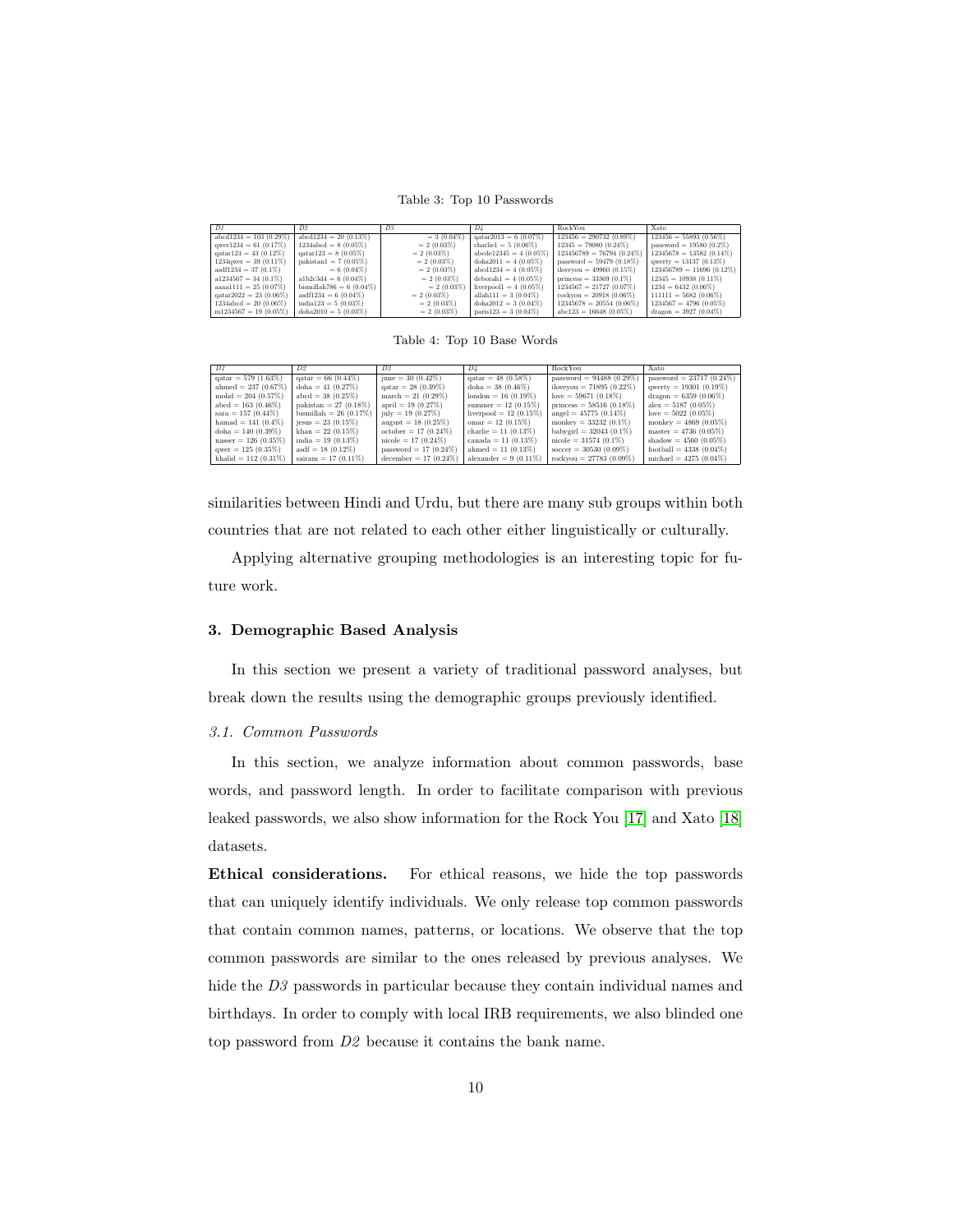Table 5: Password lengths

<span id="page-10-0"></span>

| DI                   | D2.                  | D.3                   | D4                   | RockYou                 | Xato                   |
|----------------------|----------------------|-----------------------|----------------------|-------------------------|------------------------|
| $8 = 14436(40.55\%)$ | $8 = 4999(33.37\%)$  | $8 = 2216(31.11\%)$   | $8 = 3493(42.39\%)$  | $6 = 8497562(26.06\%)$  | $8 = 2980856(29.81\%)$ |
| $9 = 9476(26.62\%)$  | $9 = 4048(27.02\%)$  | $9 = 1827(25.65\%)$   | $9 = 2142(25.99\%)$  | $8 = 6504916 (19.95\%)$ | $6 = 2543979(25.44\%)$ |
| $10 = 6719(18.87%)$  | $10 = 2874(19.19\%)$ | $10 = 1440 (20.22\%)$ | $10 = 1404(17.04\%)$ | $7 = 6284712(19.28\%)$  | $7 = 1662856(16.63\%)$ |
| $11 = 2588(7.27\%)$  | $11 = 1617(10.79\%)$ | $11 = 817(11.47%)$    | $11 = 659(8.0\%)$    | $9 = 3938519(12.08\%)$  | $9 = 680812(6.81\%)$   |
| $12 = 1309(3.68\%)$  | $12 = 830(5.54\%)$   | $12 = 456(6.4\%)$     | $12 = 318(3.86\%)$   | $10 = 2943315(9.03\%)$  | $5 = 494999(4.95\%)$   |
| $13 = 556(1.56\%)$   | $13 = 354$ (2.36%)   | $13 = 198(2.78\%)$    | $13 = 135(1.64\%)$   | $5 = 1343832(4.12\%)$   | $10 = 471284(4.71\%)$  |
| $14 = 259(0.73\%)$   | $14 = 154(1.03\%)$   | $14 = 96(1.35\%)$     | $14 = 55(0.67\%)$    | $11 = 1151591 (3.53%)$  | $4 = 345142 (3.45\%)$  |
| $15 = 101 (0.28\%)$  | $15 = 55(0.37\%)$    | $15 = 44(0.62\%)$     | $15 = 17(0.21\%)$    | $12 = 677835(2.08\%)$   | $11 = 263464 (2.64\%)$ |
| $16 = 50(0.14\%)$    | $16 = 32(0.21\%)$    | $16 = 9(0.13\%)$      | $16 = 9(0.11\%)$     | $13 = 423204 (1.3\%)$   | $12 = 190978(1.91\%)$  |
| $7 = 48(0.13\%)$     | $7 = 6(0.04\%)$      | $17 = 7(0.1\%)$       | $17 = 3(0.04\%)$     | $14 = 276029(0.85\%)$   | $13 = 135586 (1.36\%)$ |

Most frequent passwords. Table [3](#page-9-1) shows the top ten passwords for each dataset. For  $D_1$ ,  $D_2$ , and  $D_4$ , one can see that the most repeated passwords consist mostly of keyboard and number sequences, or patterns. It is also important to note that, as a whole, there is actually very little password reuse within this dataset, especially when compared to Rock You and Xato. The most common password overall, abcd1234 is used less than 200 times across all groups. We hypothesize this is due to a combination of the fact that users are more careful with financial passwords than others, and the fact that the bank enforced more strict password rules than the sources of previous leaks.

Most frequent base words. To compare these groups in terms of the most used tokens or patterns, we also extract the top ten base words, and present them in Table [4.](#page-9-2) In order to perform the above operation, we made use of pipal, a well-know tool for password analysis [\[19\]](#page-36-2). We observe that for datasets  $D1$ ,  $D2$ , and  $D4$ , the common base word lists consist mainly of locations and names. One can see that "qatar" is the most common base word across three of the datasets, and the second most common for the  $D<sub>3</sub>$  dataset. The base word "doha", the capital of Qatar, is also very common in the  $D_1$ ,  $D_2$ , and  $D_4$ datasets. Overall, the base word "qatar", and "doha" occurred 863, 150, 48, and 122 times in  $D1$ ,  $D2$ ,  $D3$ , and  $D4$ , respectively. The bank name (omitted due to IRB) occurred 222, 106, 27, and 53 times in  $D1$ ,  $D2$ ,  $D3$ , and  $D4$ , respectively. As we show later in Section [4.1,](#page-24-0) such base words are not recognized as being common by state-of-the-art password meters, which results in inflated entropy results for passwords that contain those contextually common base words.

In addition to where they live, one can also observe that users in each demographic group in our datasets tend to use the location or country where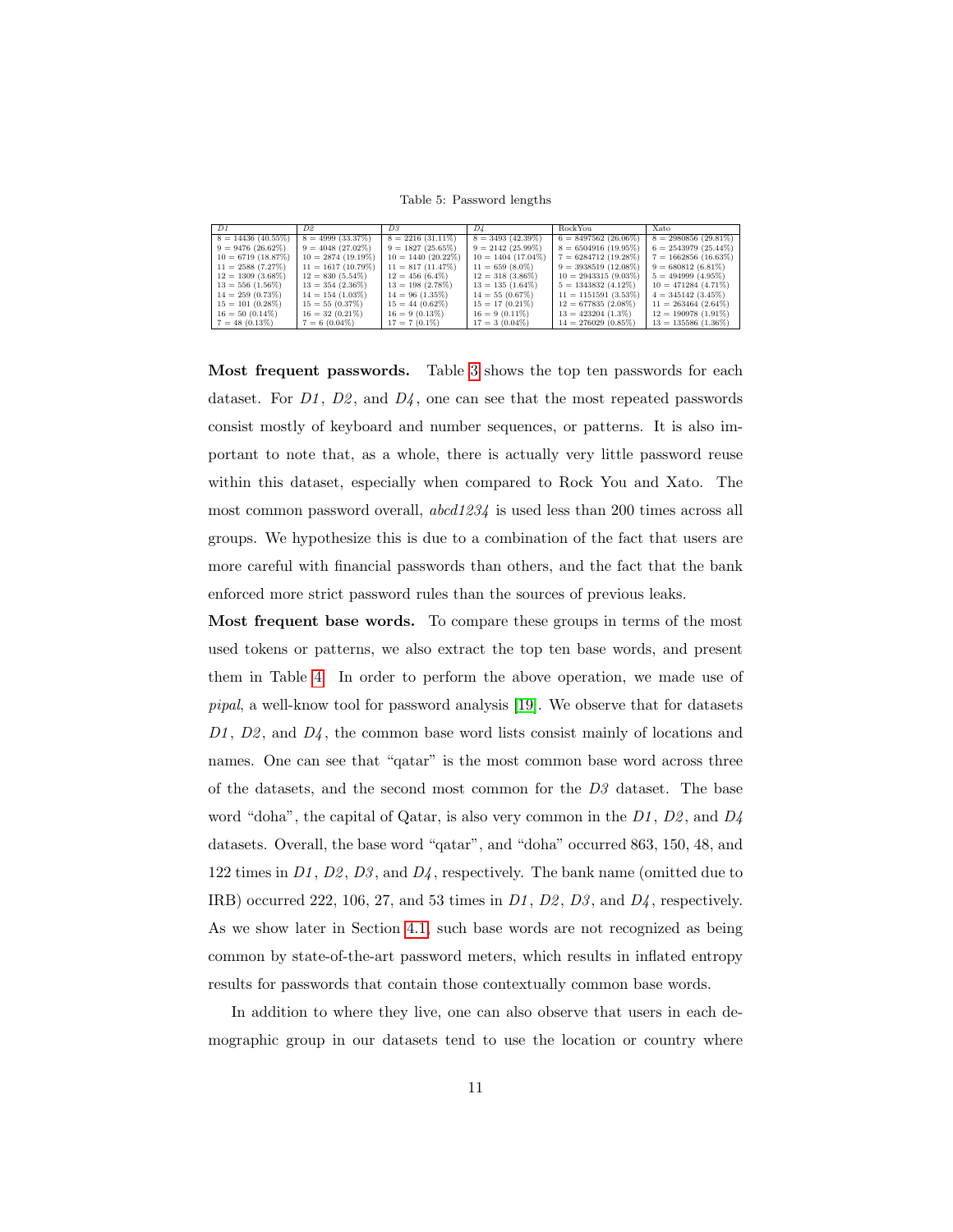they come from. For example, "london", "liverpool", "canada" are among the top base words for  $D<sub>4</sub>$ . Likewise, both "pakistan" and "india" topped the  $D<sub>2</sub>$ dataset.

One common trend observed in password choices for  $D3$  users is the use of months. Out the top ten base words for  $D3$ , seven are month names. Note that this observation does not hold for the other groups.

Password Length. Table [5](#page-10-0) compares the password length across all datasets. For  $D1$ ,  $D2$ ,  $D3$ , and  $D4$ , most users create passwords of length 8, followed by a decent number from 9 to 12. However, more  $D1$  and  $D4$  users (nearly 40% and 42%, respectively) tend to favor passwords of length 8, while D2 and D3 users (33% and 31%, respectively) favor it less so. Although percentages of passwords of length 9, and 10 seemed similar across all groups, one can observe that D2 and D3 groups picked slightly more passwords of length 11.

While we include password length information for Rock You and Xato, it is important to note that this leak's password lengths should not be directly compared with them. Recall that the passwords in this leak were retrieved through brute-force hash cracking, meaning that the cracked passwords will be biased towards shorter (and hence easier to crack) passwords.

#### 3.2. Password Character Composition

We also analyzed the composition of passwords in the dataset with respect to which characters they use. The results can be found in Table [6.](#page-12-0) The majority of the bank users used the S D password structure which means the password started with a string  $(S)$ , followed by one (or more) digit $(s)(D)$ , whereas stringonly passwords dominated the selection of Rock You and Xato users. This also suggests that while the bank did enforce the usage of both letters and digits, it did not enforce special characters (S P). Despite this lack of enforcement, it appears from our results that  $9\%$  of  $D\mathcal{Q}$  passwords contained special characters, whereas less than 5% of other groups used special characters.

We further investigated the password composition in terms of characters. Fig. [1](#page-12-1) shows the percentage of passwords containing different character cate-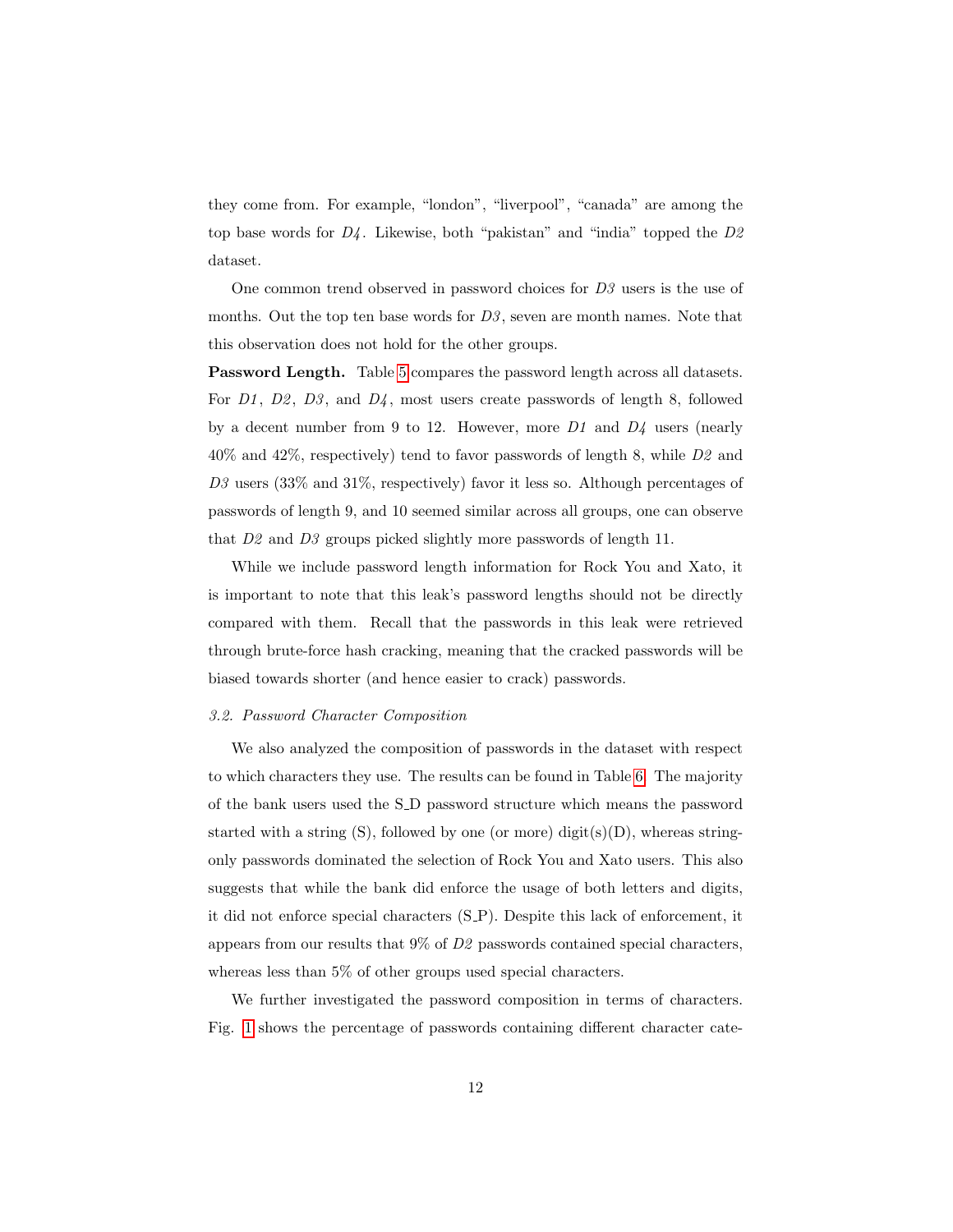Table 6: Password Composition

<span id="page-12-0"></span>

| D1                    | D4                                                 | D2                            | D3                                 | <b>RockYou</b>              | Xato                           |
|-----------------------|----------------------------------------------------|-------------------------------|------------------------------------|-----------------------------|--------------------------------|
| S_D: 77\% (27725)     | $S.D: 75\% (6226)$                                 | $S_{\text{-}}D: 72\% (10907)$ | $\vert$ S_D: 81\% (5798)           | $S: 44\% (14446520)$        | $S: 41.86\%(4185427)$          |
| $D.S: 8\% (3081)$     | Other: 5% (484)                                    | S_SP_D: 9% (1425)             | $D.S: 6\% (448)$                   | $\vert$ S_D: 30\% (9833381) | S.D: 21.74% (2173420)          |
| S_D_S: 3\% (1391)     | D.S: $5\%$ (465)                                   | $D.S: 5\% (790)$              | $S$ <sub>-SP</sub> -D: $4\%$ (291) | $D: 15\% (5194466)$         | D: 20.36\% (2035149)           |
| Other: 3\% (1185)     | $S.D.S: 5\% (454)$                                 | Other: $3\%$ (577)            | Other: $3\%$ (222)                 | $D_S: 2\%$ (896003)         | $D.S: 5.5\% (549643)$          |
| S_SP_D: 3\% (1127)    | S_D_SP: 2\% (225)                                  | $S.D.SP: 3\% (477)$           | $S.D.S: 2\% (163)$                 | Other: $1\%$ (631963)       | Other: 5.24% (524366)          |
| $S\_D\_SP: 1\% (383)$ | $\vert$ S_SP_D: 2\% (191) $\vert$ S_D_S: 2\% (425) |                               | $S.D$ <sub>SP</sub> : $1\%$ (72)   | S_D_S: 1\% (597558)         | $\vert$ S_D_S: 3.64\% (363760) |

<span id="page-12-1"></span>

Figure 1: Percentage of passwords containing different class of characters: lower case, digits, upper case and special characters, respectively.

gories: lower case, digits, upper case, and special characters, respectively. First, we observe that lower case letters and digits are both heavily used. More than 96% of passwords in all groups contain at least some lower case letters, and more than 99% of passwords contain at least some digits. For those two metrics, there is also no significant distinction between the demographic groups. There is, however, a distinction when it comes to special characters. Group D2 is almost twice as likely to use a special character as any of the other groups. Using the Fisher Exact test, we are able to statistically confirm that D2 users utilize special characters more than other groups (p-value  $= 0.03$  between  $D2$ and  $D1$ , and even smaller between  $D2$  and the other two groups).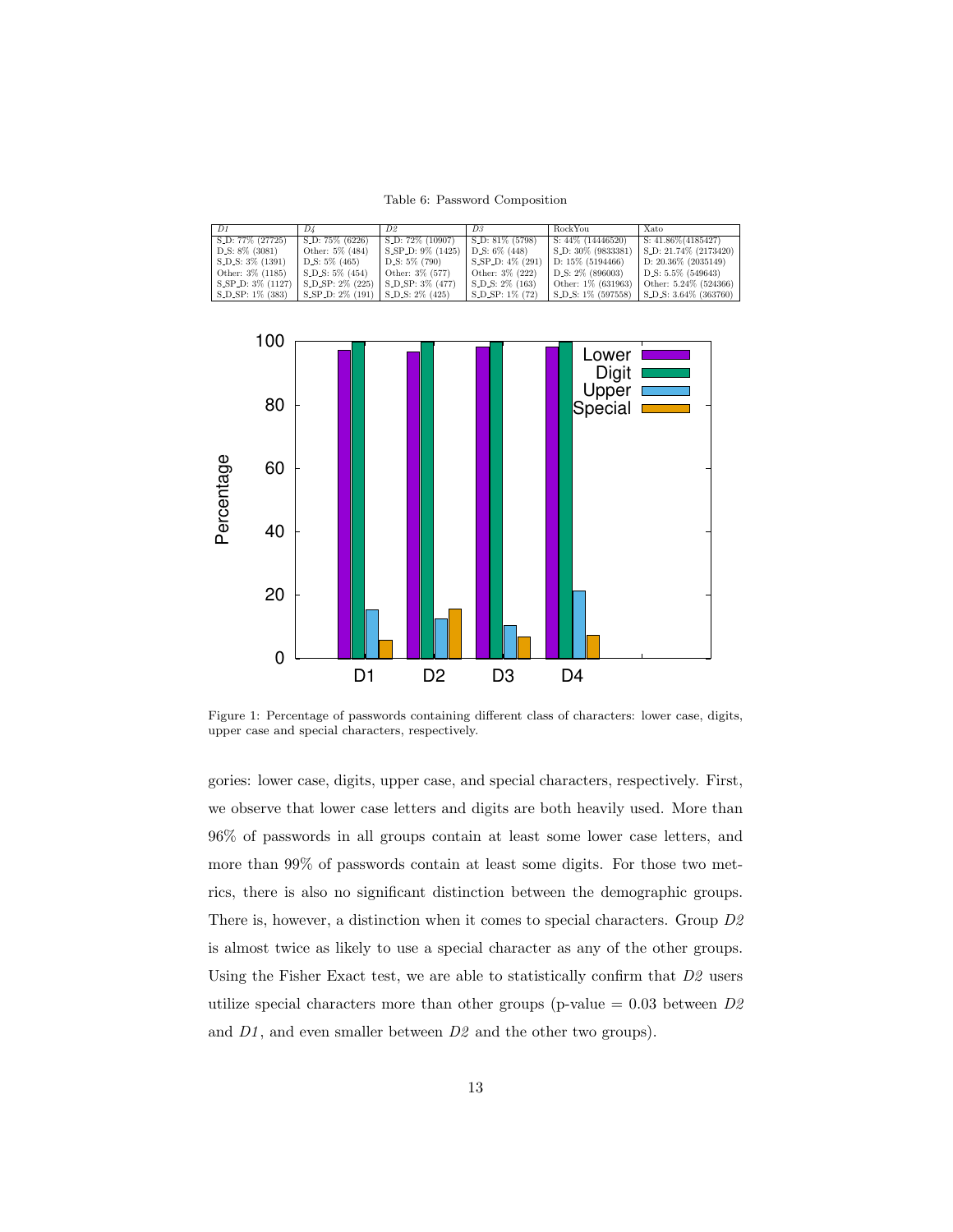<span id="page-13-0"></span>

Figure 2: Normalized frequency of special characters

We subsequently broke down the analysis of the special characters category. Fig. [2](#page-13-0) shows the normalized frequency of the special characters used in the passwords. We used the total number of special characters as the normalization factor. We observe that character "@" is the most common in all the groups. Beyond that, however,  $D<sub>4</sub>$  show a preference for "!" not seen in other groups, while  $D3$  prefers ".".  $D1$  and  $D2$  don't show a significant preference for their next most popular character.

## 3.3. The Use of Names

To get an insight on how often users use names, we seek to identify passwords that contain names. To this end, we downloaded nameDB, a name database containing nearly 129,000 first and last names. The database is based on the US census data, so most names are English-based (though derived from various origins). That said, we observed that it also contains a substantial number of Middle Eastern names, some of which come in various spellings. For example, variants of "Mohamed", such as "Mohammad", "Mohamed", and "Mohammed"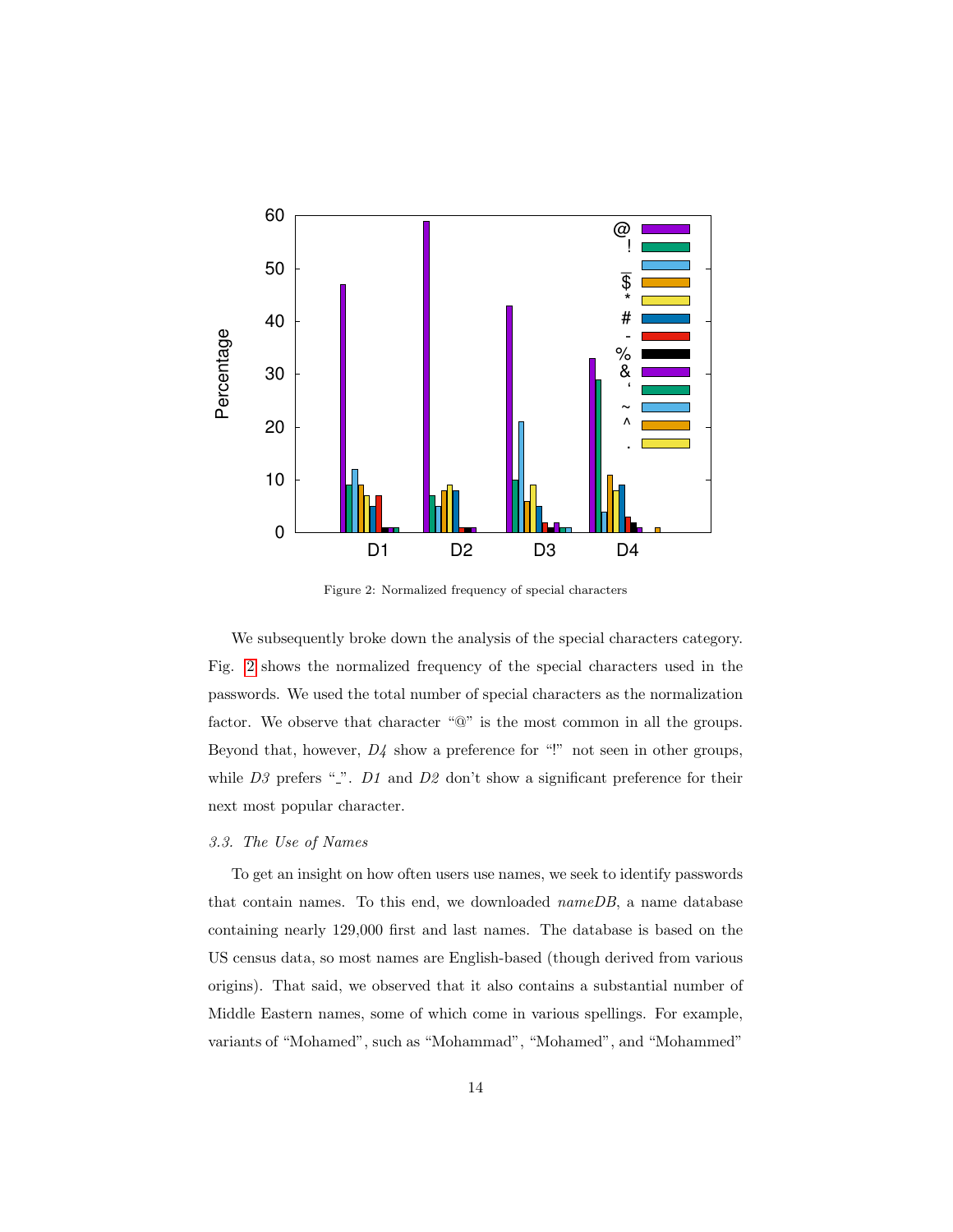all appear in the dataset. Similarly, the database also contains English-based names that have different spellings. We augmented the database with names extracted from our dataset.

While official Arabic datasets exist, we were not able to use them since those datasets are stored in Arabic, and direct conversion of Arabic text to Roman characters does not adhere to well formed rules. For example, the name "Abdulrahim" in Arabic has more than 1000 potential spellings in Roman characters, despite the fact that only a few variations are commonly used. While our names dataset contained a few variants for some names, we believe that the most common variants suffice since less common variants are less likely to be used.

We stored these names in a trie. For each password in the datasets, we removed numbers and special characters and searched for whole string matches (ignoring case since it is irrelevant) whose lengths are greater than or equal to  $\delta$ , in the trie. In our analysis, we choose to set  $\delta$  to 4 and 5. This means that we only consider a password substring as a name if the substring match is greater than  $\delta$  (4 and 5). While our approach dismisses the detection of names of length 3 (e.g. Ali or Ian), we favor reducing false positives (strings of length 3 that look like names but are not), over increasing true positives (names of length 3). Fig. [3](#page-15-0) shows the percentage of passwords that contain names when  $\delta$  is 4 and 5.

When  $\delta$  is 4, four out of the five datasets show that more than 30% of passwords contain names. The percentage is above 25% on average for all datasets (except the Xato dataset). Interestingly, we observe that the D2 dataset passwords seems to exceed other datasets (close to 45% when  $\delta = 4$ ) in terms of the percentage of names used. However, one can not conclude that the corresponding demographic is more likely to use names, as the name detection percentage may be an artifact of the databases we used to construct the trie, which may bias the results among the different demographics. This experimental limitation does not impact the insight that a substantial percentage of passwords are based on names. In fact, the percentages shown in the figure represent a lower bound on how often names exist in passwords.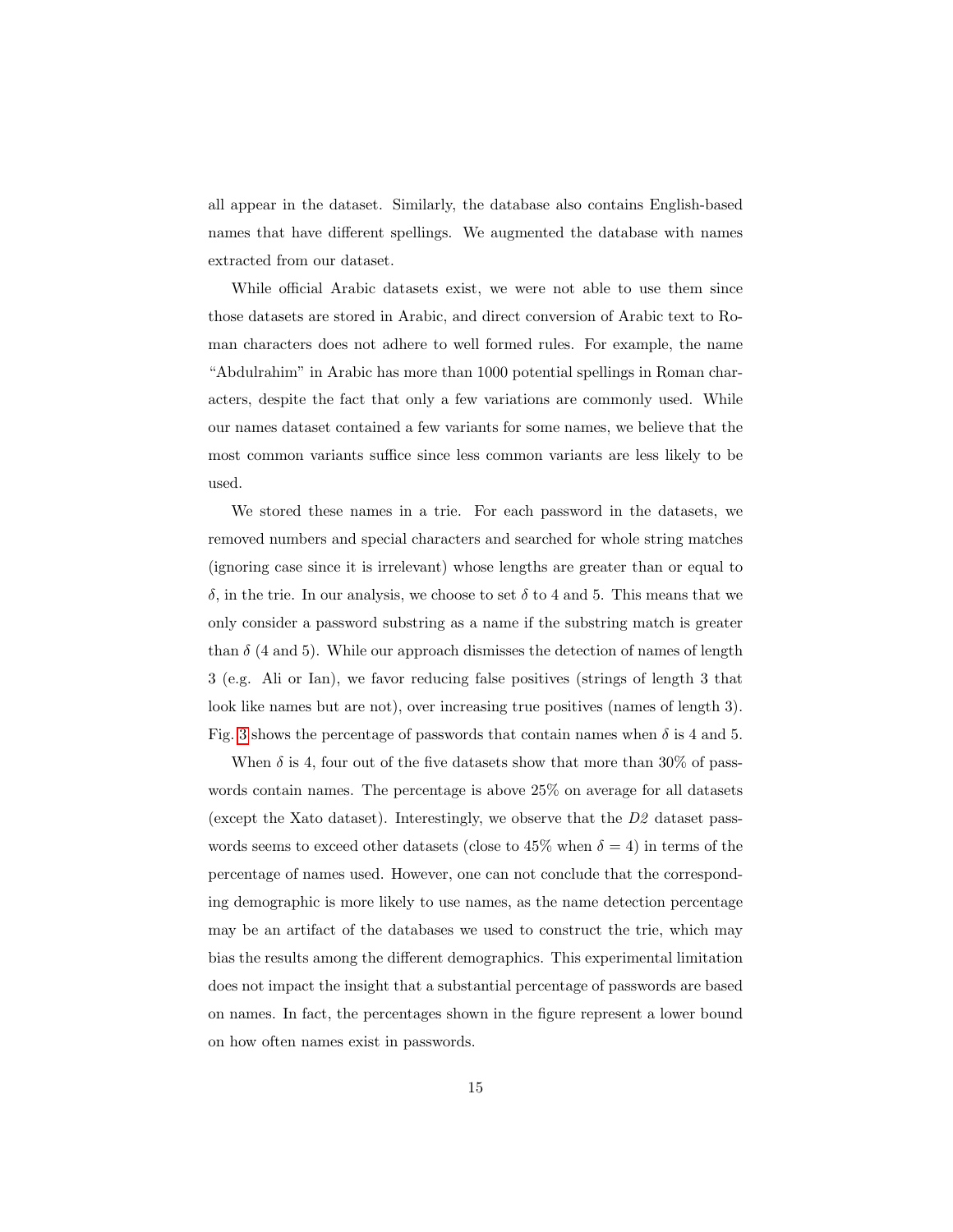<span id="page-15-0"></span>

Figure 3: Percentage of the passwords that contain a name of length greater than or equal to  $\delta$ 

**Comparison to previous work.** Contrary to a previous study [20], which showed that only 14% of passwords contained names, our observations indicate that a substantial percentage of passwords contain names. Another study analyzing a leaked dataset of Chinese users [16] found that  $22\%$  of users use their own names in their passwords. Recall that our results search for *any* name matched.

## 3.4. Keyboard Walks

It has been previously observed that users tend to use keyboard walks to construct their passwords. Several common keyboard walks including "abcd", "qwerty", and "asdf" made it to top ten passwords and base words of Section 3.1. In this section, we seek to understand how often keyboard walks are used among different demographics.

We used an open source keyboard walk checker [21] to identify passwords that are based on keyboard patterns. The tool is fed with a QWERTY keyboard graph containing the keyboard adjacencies. For each password, the tool checks if every two consecutive letters are adjacent according to the input graph. A password is considered a keyboard walk if at least  $l$  consecutive letters are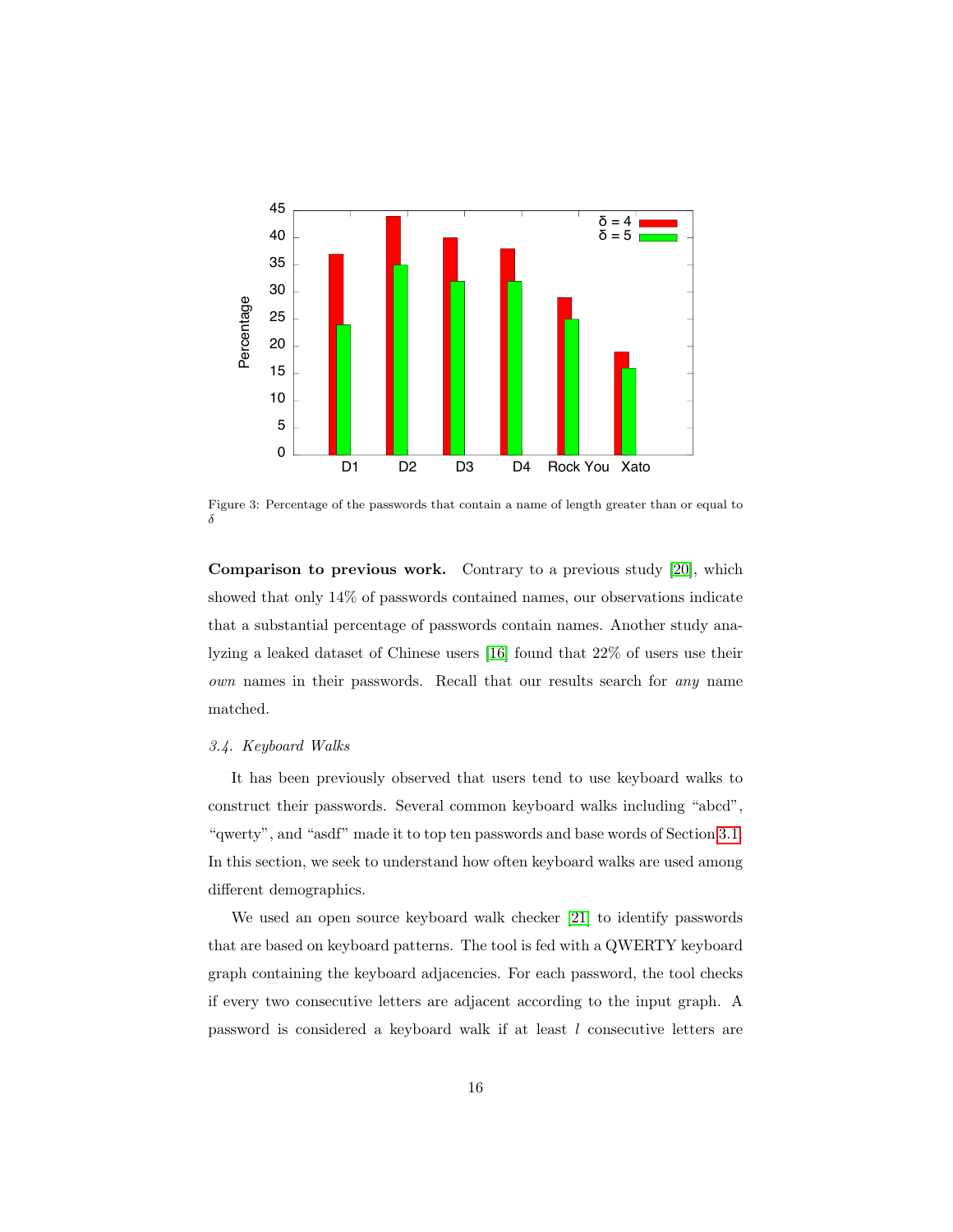<span id="page-16-0"></span>

Figure 4: Commonly used keyboard walks to type passwords: (a) same row, (b) zig zag and (c) snake.

adjacent.

We also augmented the tool to classify walks into same row, zig zag, and snake walks. Those categories were defined by Li  $et$  al. [\[4\]](#page-34-3). A walk is considered a same row category if l adjacent characters are on the same row (e.g. asdf). A walk is considered *zig zag* if all  $l$  consecutive characters are adjacent but no two consecutive characters are on the same row (e.g. qsef). Finally, a snake pattern is a walk that is neither a same row, nor a zig zag (e.g. qwdf). Fig. [4](#page-16-0) illustrates the three different keyboard walks considered in this work.

Fig. [5](#page-17-0) shows the total percentage of walks, with the breakdown of the walk categories, for each demographic. Passwords in the D1 and D2 datasets exceed other datasets in the percentage of walks used at 12.5% and 7.8%, respectively. Across all datasets, the same row keyboard pattern dominated the choice of users, whereas the zig zag pattern showed minimal usage with at most 1%.

**Comparison to previous work.** Li et al. [\[4\]](#page-34-3) compare the use of keyboard walks in passwords for Chinese and English users, and find that 8% of Chinese passwords are composed according to keyboard patterns, compared to less than 3% for English users.

## 3.5. Quantifying Personal Data Based Leakage

We now seek to understand how users across all datasets use their own personal information to compose their passwords. In particular, we analyze how often users use their own names and birth dates in their passwords. Such personal information can be easily obtained by an attacker in the case of a targeted attack or an insider attacker (e.g. bank employee).

To quantify how susceptible passwords are against targeted attacks, we devise a new metric,  $PL_i$ , which is the percentage of password leakage of password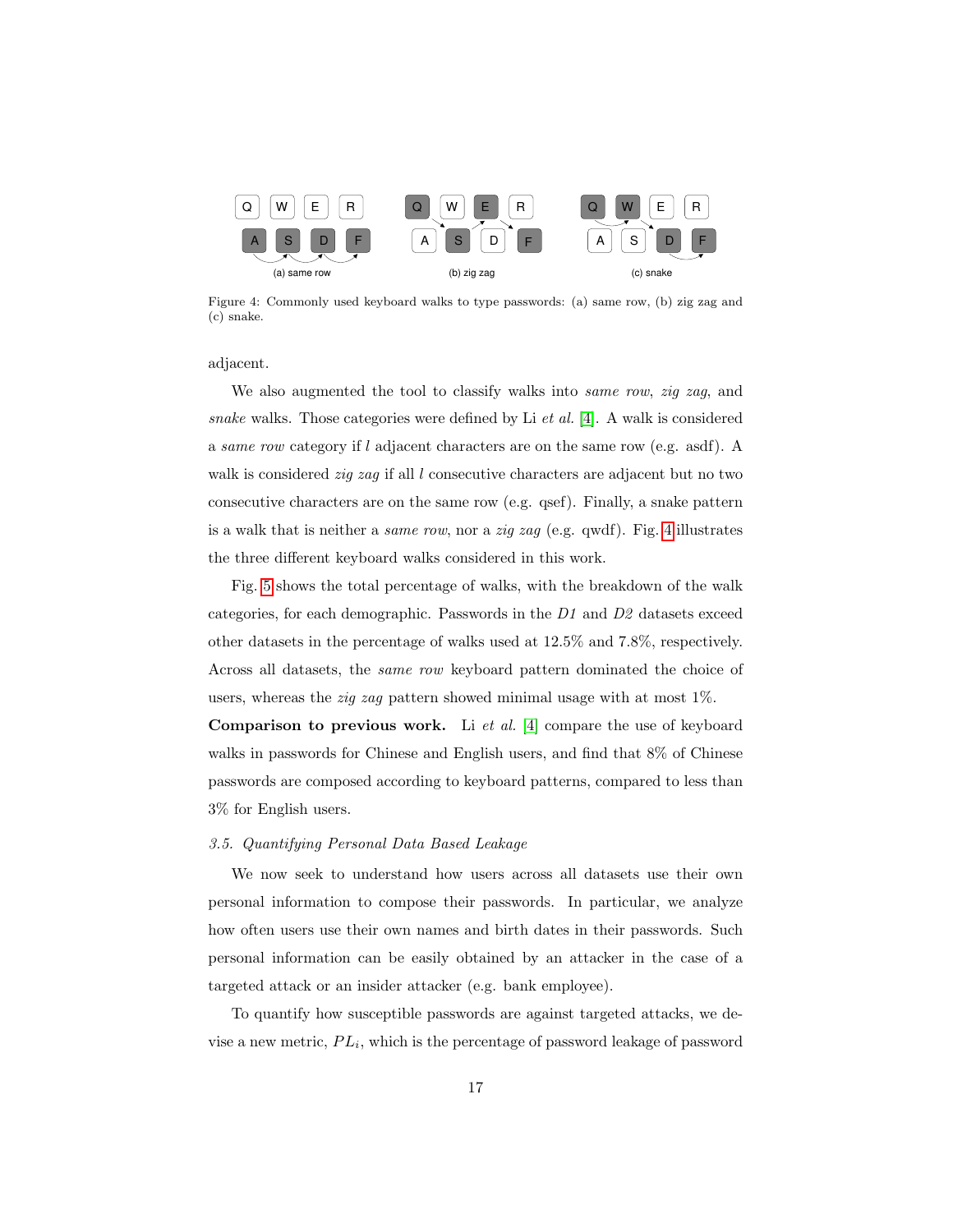<span id="page-17-0"></span>

Figure 5: Percentage of passwords that are based on keyboard walks.

 $pw_i$  given the target user's name and birth year. We compute  $PL_i$  as follows,

$$
PL_i = \frac{length(LCS(pw_i, name)) + match(pw_i, year)}{length(pw_i)}
$$
\n(1)

$$
match(password, year) = \begin{cases} 4 & \text{if 4-digit year exists} \\ 2 & \text{if 2-digit year exists} \\ 0 & \text{no year exists} \end{cases}
$$

where  $LCS(password, name)$  is the longest common substring between a user's password and name that is greater than a certain threshold, which we set to 3.<sup>2</sup> The function  $match(password, year)$  returns 4, or 2 if a user's four-digit, or the least significant two-digit, birth year, respectively exists in the password. If neither exists, it returns 0. For example, if a birth date of a user is 18-January-1980, then match(password, year) returns 4 if "1980" is a substring in the password,  $2$  if only "80" exists in the password, or 0 if neither exists in the password.

Fig. 6 depicts the distribution of  $PL_i$  for all datasets. Among the four

<span id="page-17-1"></span> $2$ We ignore letter case in substring matching.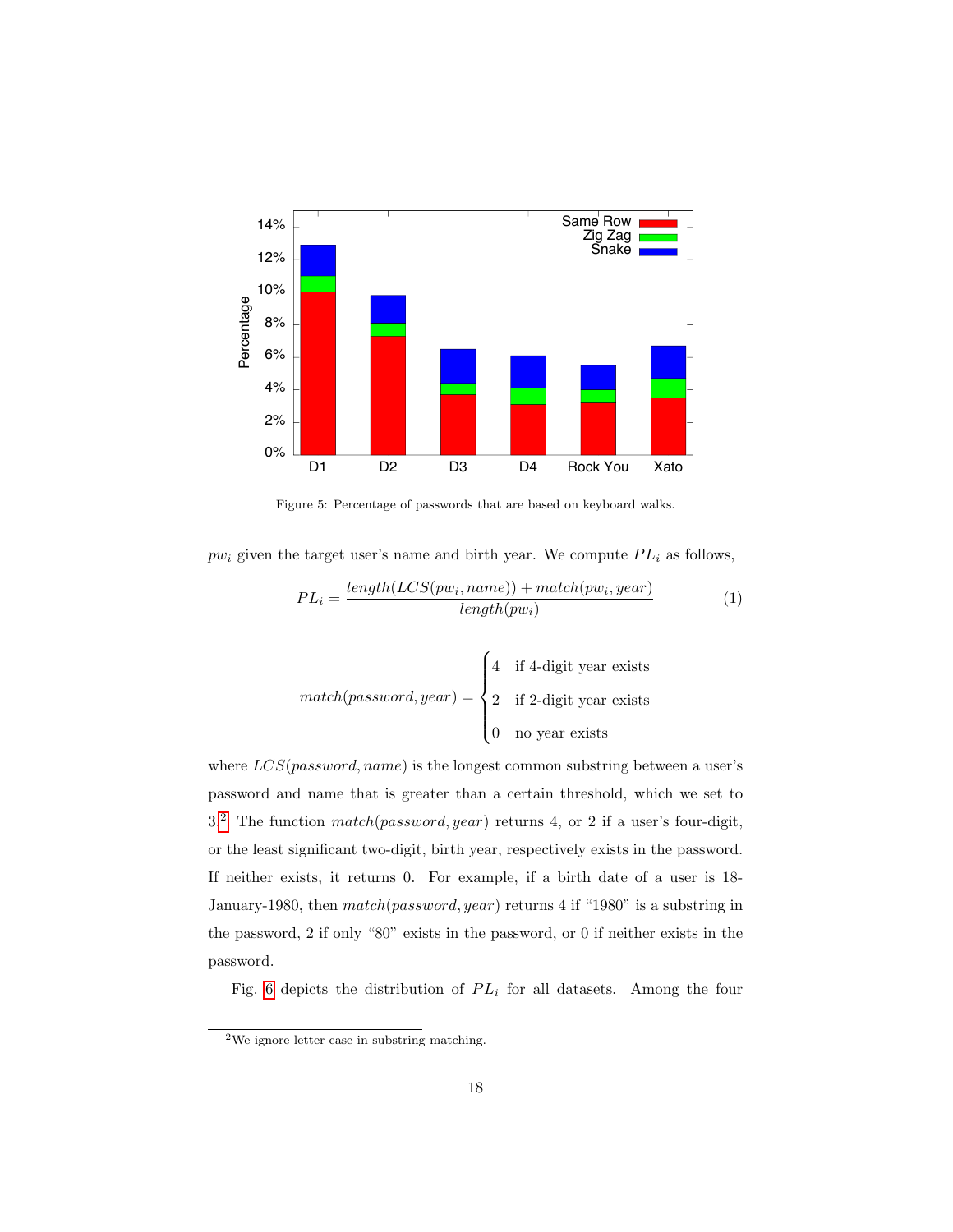<span id="page-18-0"></span>

Figure 6: The distribution of the percentage of password leakage of password  $pw_i$  ( $PL_i$ ) for all datasets.

demographics,  $D2$  and  $D3$  users are more likely to leak password characters using their name and birth year. Around the last quartile of  $D2$  and  $D3$  users leaked more than  $40\%$  of their passwords by composing passwords that contain their names and birth years. Although users from  $D<sub>4</sub>$  seemed the least likely (among our dataset) to rely on their names or birth years, a substantial fraction of users  $(10\%)$  also leaked more than  $40\%$  of their passwords. Users from D1 fit in between with  $20\%$  of the users leaking more than  $40\%$  of their passwords.

Fig. 7 provides an alternative depiction of the data. It depicts the percentage of users who (1) used their name with LCS greater than or equal to the threshold of 3,  $(2)$  used 4-digit birth year,  $(3)$  used 2-digit birth year,  $(4)$  used both LCS  $\geq$  3 and 2-digit birth year, and (5) used both LCS  $\geq$  3 and 4-digit birth year. More than 25% of  $D1,\,D2,$  and  $D3$  groups had an LCS  $\geq 3,$  whereas only  $15\%$ of  $D<sub>4</sub>$  had an LCS  $\geq$  3. Also, more than 5% of users from all groups used 2-digit birth year. Overall, English users seem to rely less on their names or dates to compose their passwords.

**Comparison to previous work.** Wang *et al.* [9] also observed that English users tend to use less Personally Identifiable Information (PII) in composing their passwords, though their analysis covers a set of security-saving (data leak from a hacker forum) English users. They don't discuss the percentage of password leaked due to personal information.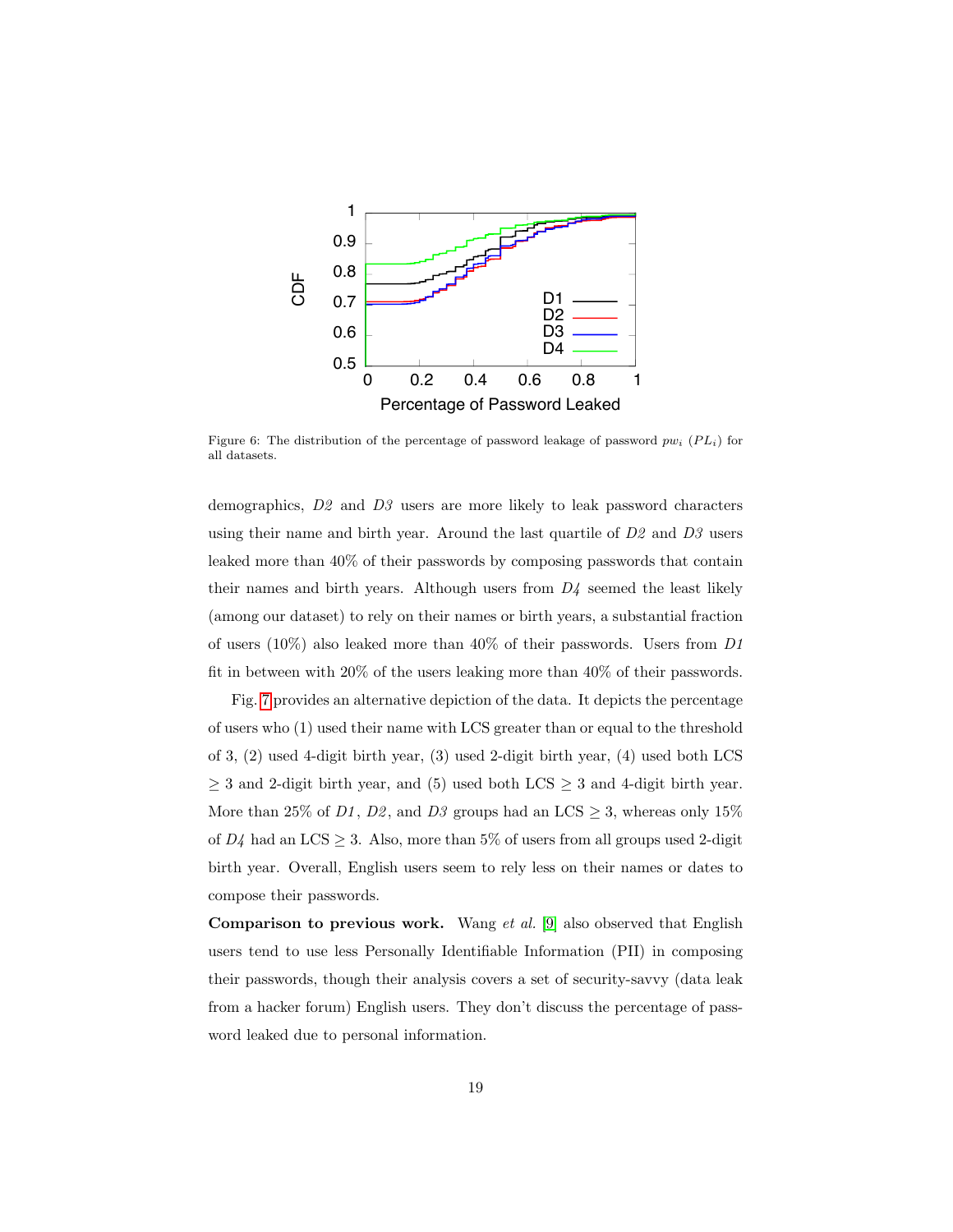<span id="page-19-0"></span>

Figure 7: The percentage of users who (1) used their name with LCS (Longest Common Substring) greater than or equal to the threshold of 3, (2) used 4-digit birth year, (3) used 2-digit birth year, (4) used both LCS  $\geq$  3 and 2-digit birth year, and (5) used both LCS  $\geq$  3 and 4-digit birth year.

# 3.6. Phone Number

Of the  $79,760$  accounts for which we have passwords,  $42,650$  of them have at least one registered phone number. These phone numbers could be a mobile phone, home phone, work phone, or fax. Many accounts contain more than one phone number. We analyzed these 42,650 accounts in order to determine how many of those users include their phone number as a part of their password. A user is considered to have used their phone number in their password if at least one of their phone numbers can be found, in its entirety<sup>3</sup>, within their password.

Overall, 3.9% of the users for whom we have a phone number include their phone number as part of their password. This was not evenly distributed across our demographic groupings, however. Fig. 8 shows the results broken down by demographic. The D1 and D2 groups were significantly more likely ( $\chi^2$  test,

<span id="page-19-1"></span><sup>&</sup>lt;sup>3</sup>This is not strictly true. The leaked data contains phone numbers that are eight digits, however prior to 2010 all phone numbers in Qatar were only seven digits. Because of this, we also accepted matches based on the older seven digit scheme.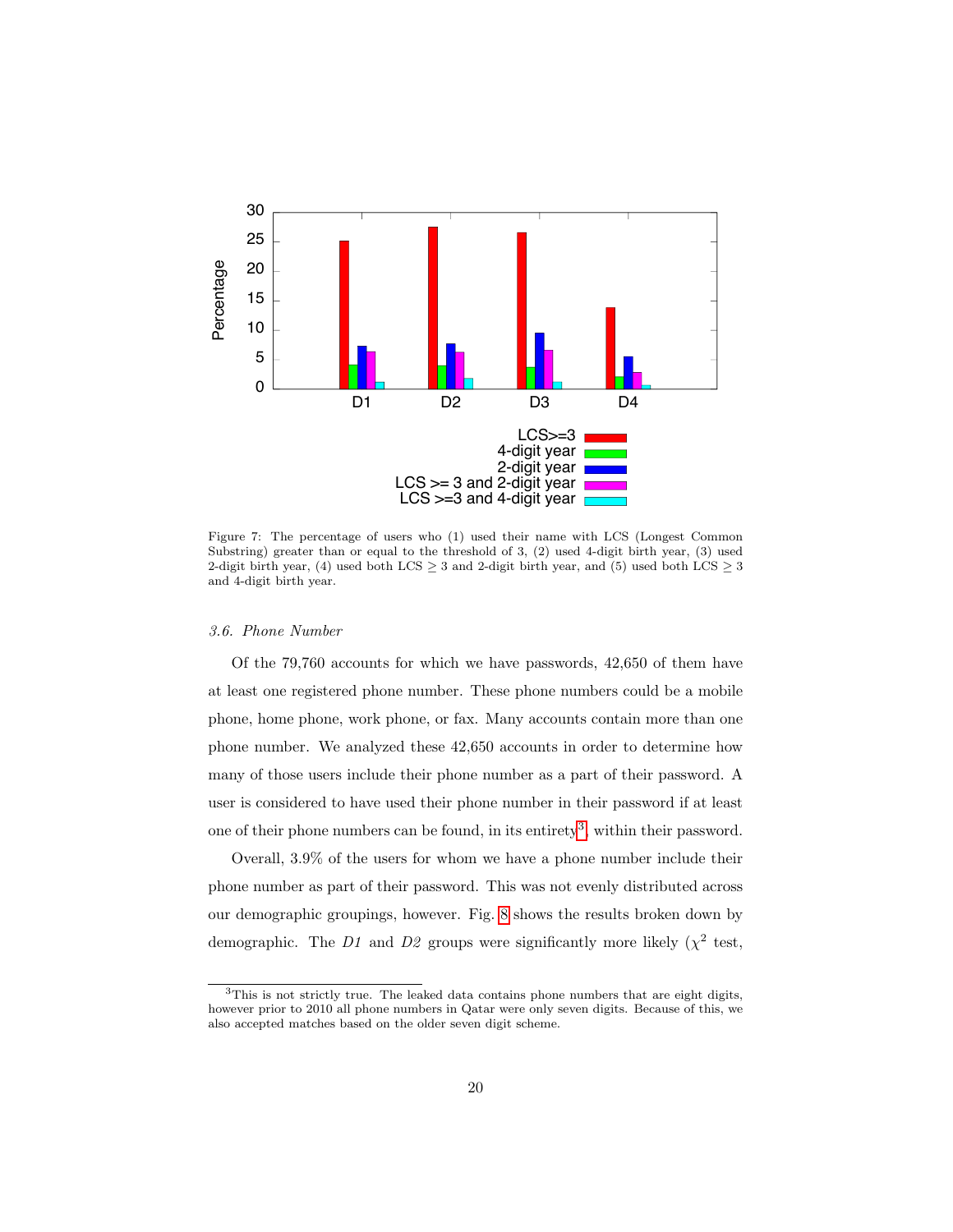<span id="page-20-0"></span>

Figure 8: Percentage of users whose password contains at least one of their registered phone numbers

 $p-value < 0.001$  than the other two groups to use their phone number as part of their password. This is higher than has been found in previous work analyzing passwords from Chinese users. Li et al. [\[4\]](#page-34-3) find that 2.7% of passwords contain users' registered phone numbers. Wang et al. [\[9\]](#page-35-1) observe less than 0.5% of password contain a registered phone number.

For the users who used their phone number in their password, we also studied what percentage of their password is comprised of it. A CDF of these results for D1 and D2 can be found in Fig. [9.](#page-21-0) As can be seen in the figure, over 50% of users in D2 and 70% of users in D1 add 2 or fewer characters to their phone number when converting it into a password. This demonstrates that, in general, if a user includes their phone number in their password, they do not include many other characters in order to increase complexity.

#### 3.7. Security Questions

While not strictly a part of how users create their passwords, the dataset also contains security questions for 97,086 users. There is one security question per user, and it was chosen by the user at the time of account creation. This provides a unique opportunity to see what types of security questions users choose.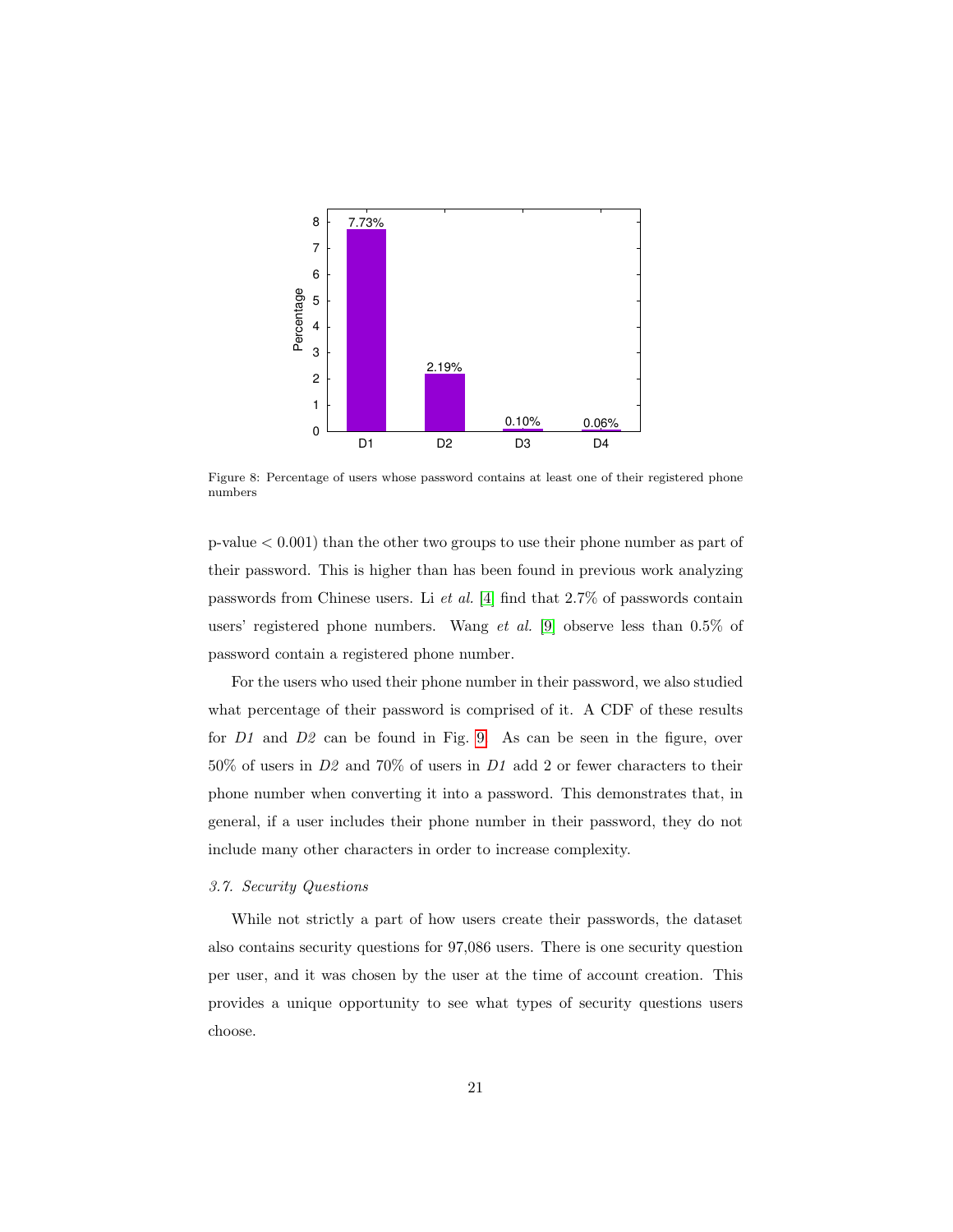<span id="page-21-0"></span>

Figure 9: The distribution of the percentage of password leakage by users who use their phone number in their password

<span id="page-21-1"></span>

| Question                         | Frequency       |
|----------------------------------|-----------------|
| What is my name?                 | 7.55% (7326)    |
| What is my mother's name?        | 4.37% (4242)    |
| What is my birthday?             | $3.94\%$ (3827) |
| What is my son's name?           | $2.69\%$ (2616) |
| What is my nickname?             | $2.43\%$ (2363) |
| What is my mother's maiden name? | $2.19\%$ (2124) |
| What is my father's name?        | $1.92\%$ (1868) |
| What is my wife's name?          | 1.79% (1739)    |
| What kind of car do I drive?     | $1.71\%$ (1658) |
| What is my daughter's name?      | $1.64\%$ (1588) |

We performed a manual analysis of all the security questions by sorting and grouping them according to the type of question. A manual, rather than automated, analysis was used due to the variety of ways users ask the same question. For example: "mama name", "mom's name", and "mother name" all refer to questions asking about the name of the user's mother. Misspellings (such as "mather naem") were also present.

While the majority of security questions were written in English (which is somewhat surprising given the demographic of users in the data-set), questions in other languages were translated to English whenever possible using either a speaker of that language or Google Translate.

The top 10 security questions, as well as how many users use each question,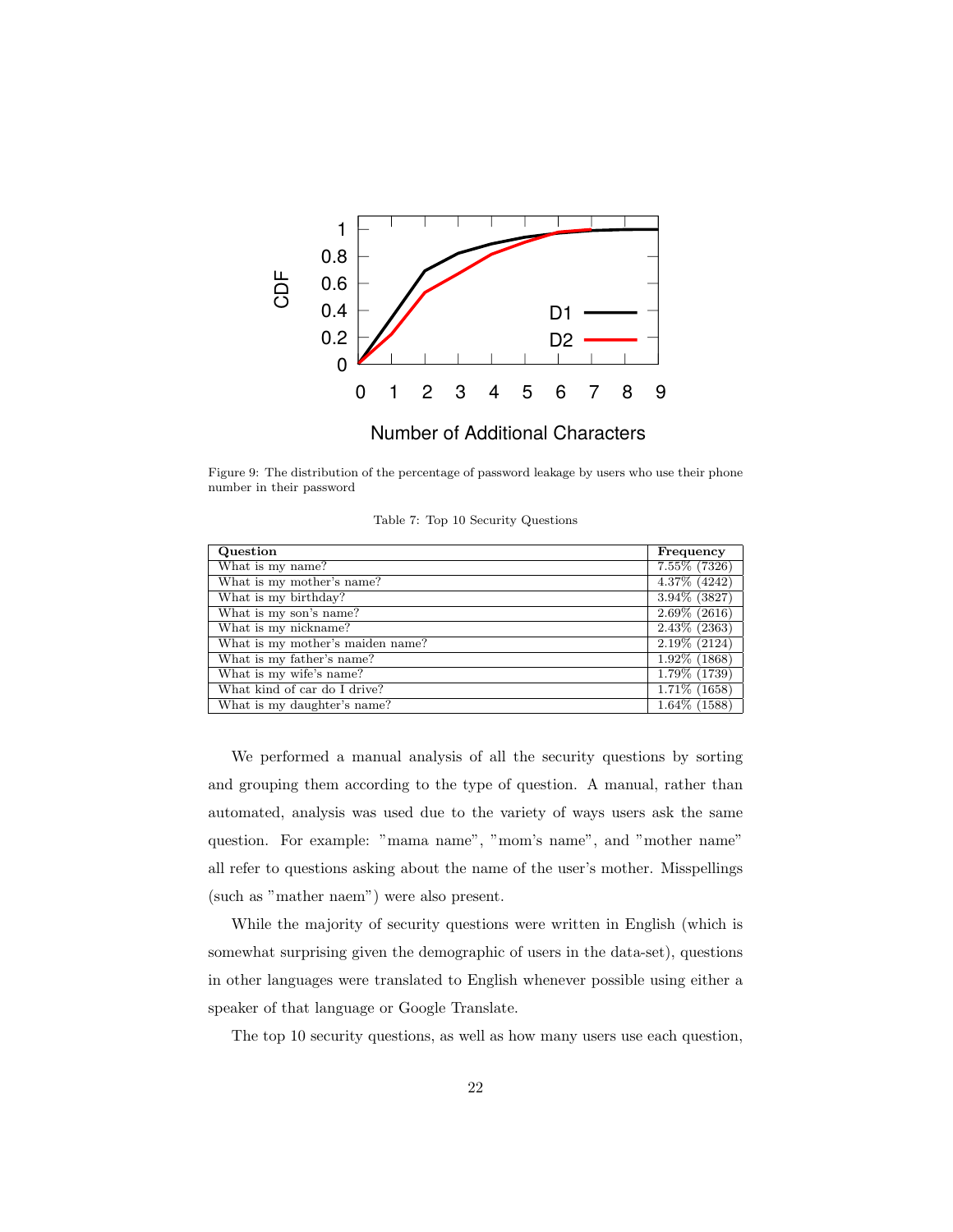<span id="page-22-0"></span>

Figure 10: Empirical entropy estimation using  $z x c v b n$  [10].

<span id="page-22-1"></span>

Figure 11: zxcvbn Entropy distribution comparison between the four data sets for different training sizes.

can be found in Table 7. As can be seen, names are the most common type of security question, with the user's own name being the most common. As one would suspect, none of the top security questions are about information that is actually a secret. It is very likely that a targeted attack could find the information on social media. These results further support the idea that security questions, even when chosen by the user, are not secure in the face of a targeted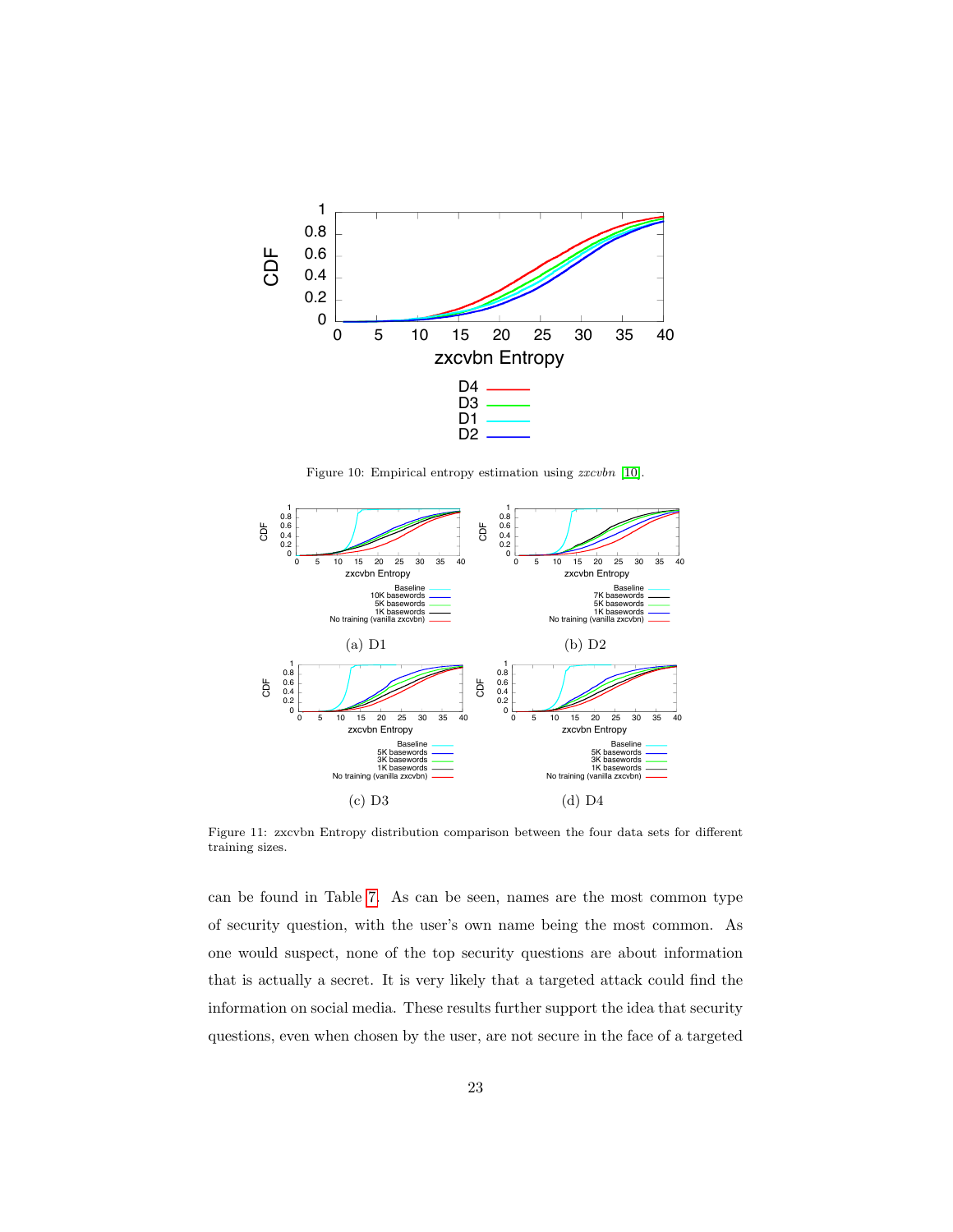<span id="page-23-1"></span>

Figure 12: Analysis of the guessability of the datasets using theoretical metrics

attack.

While we did not study the security question answers in this work (a more thorough analysis of security questions and their answers is left for future work), we did compare the hashed passwords and hashed security question answers and determined that for 17 users they are identical. For only two of those users, however, was the security question some variation of "What is my my password?".

# <span id="page-23-0"></span>4. Adversarial models and guessing metrics

In this section, we consider two adversarial models:  $A_1$  and  $A_2$ , and we evaluate their effectiveness against the four groups using various guessing metrics.

•  $A_1$ . This is the most studied model in the literature where the attacker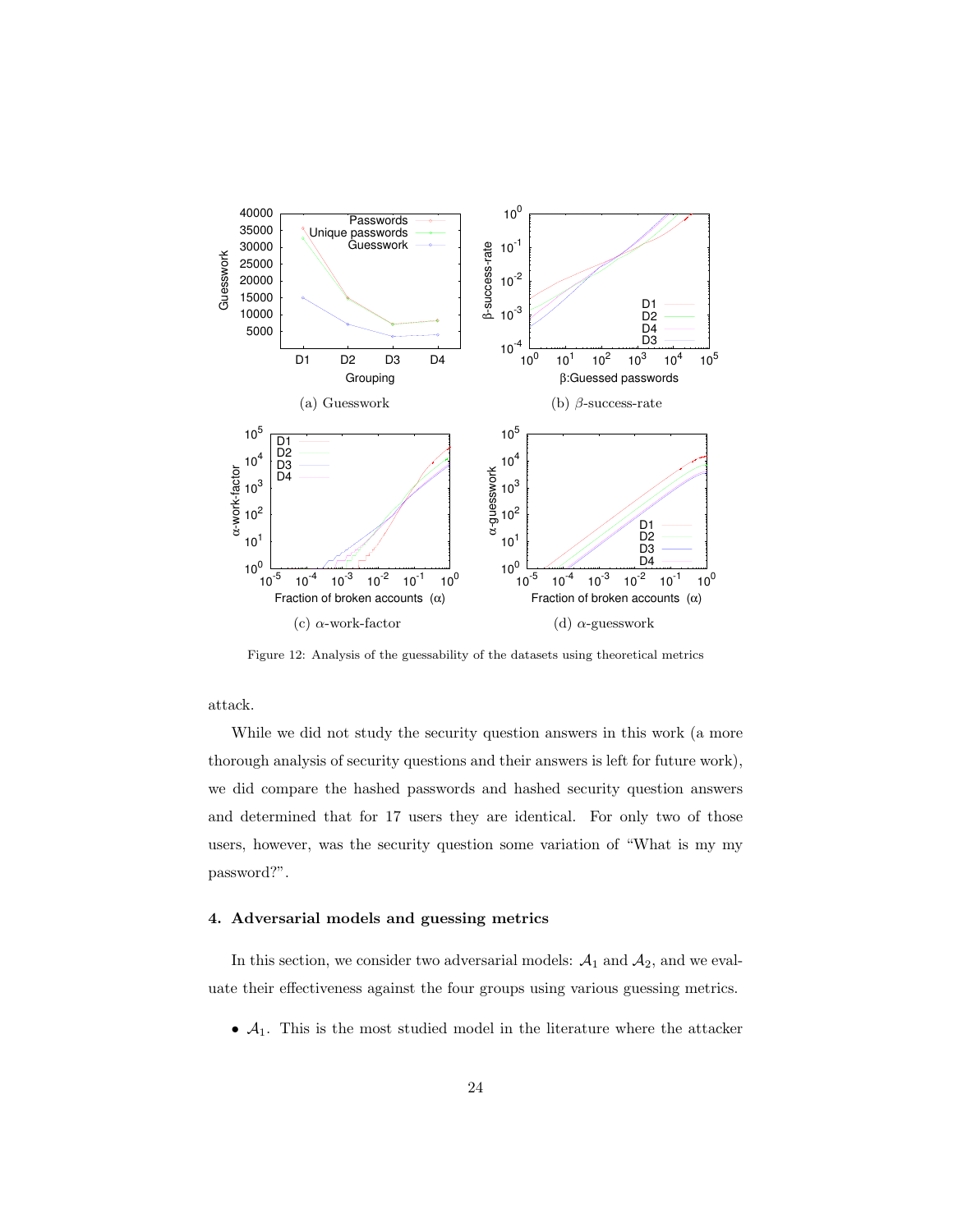aims to perform password cracking using dictionary attacks, or bruteforce cracking. The attacker resorts to external datasets (training sets) to recover a set of the unknown cryptographically hashed passwords. To evaluate the guessability of our datasets against this attacker model, we use zxcvbn[\[10\]](#page-35-2), a state-of-the-art password strength estimator to calculate the entropy in bits.

•  $A_2$ . We assume the adversary has the whole password dataset, and given a set of unknown passwords randomly drawn from the known dataset, we want to evaluate the efficiency of the adversary on trying to uniquely identify the set of the unknown passwords. This adversary model consider only password's frequencies and not how passwords are composed.

 $A_2$  model refers to an adversary that, by systematically trying the passwords from the most to the less frequent, measures the guessability of the remaining passwords.  $A_2$  evaluates only password frequencies without analyzing how passwords are made.

# <span id="page-24-0"></span> $4.1.$   $A_1$  adversary model

One shortcoming of relying on non-parametric statistics, presented in Section [4.2,](#page-26-0) to evaluate the guessability of passwords, is that the analysis can vary greatly with the sample size [\[3\]](#page-34-2). In this section, we seek to validate our theoretical results and augment them with empirical analysis. To that end, we use *zxcvbn*, an open source password strength estimator, which has been experiencing a growing industry adoption (e.g. Dropbox, Wordpress, Kaspersky Labs, etc) [\[10,](#page-35-2) [22\]](#page-36-5). In a recent large scale evaluation study of password strength meters [\[22\]](#page-36-5), the authors recommend companies to adopt *zxcvbn* due to its effectiveness.[4](#page-24-1)

<span id="page-24-1"></span><sup>4</sup>Due to our IRB restrictions we are unable to use Carnegie Mellon University's Password Guessing Service (PGS) [\[23\]](#page-36-6), which is considered the gold standard in password strength estimation. The reason for this limitation is that PGS requires us to submit the passwords to be evaluated to their service, and we are not permitted to do so. However, *zxcvbn* has shown accurate performance when compared with PGS [\[10\]](#page-35-2).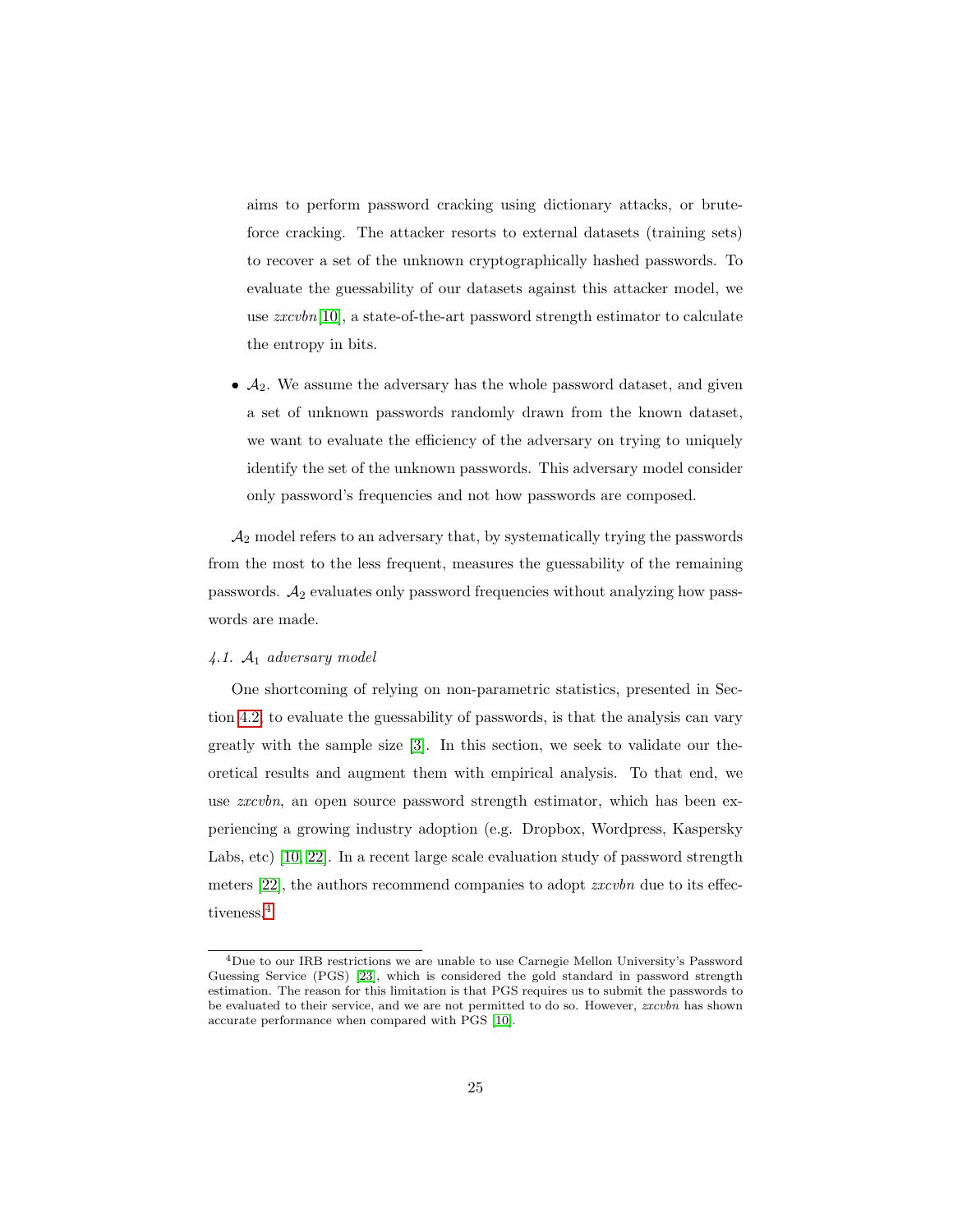zxcvbn estimates a password's strength in three phases. First, a matching step is performed to find a set of S overlapping substrings in the password. Identifying such matches depends on dictionaries (of common names, passwords, keyboard walks, patterns, etc) that *zxcvbn* builds based on frequency. Next, a scoring step assigns a guess attempt estimation to each match independently. Finally, the last step is to search for the sequence  $S'$  of non-overlapping adjacent matches drawn from  $S$  such that  $S'$  fully covers the password and minimizes a total guess attempt score.

Fig. [10](#page-22-0) compares the entropy in bits of the four groups using *zxcvbn*. Interestingly, while D4 users showed less tendency to rely on personal information in composing their passwords, they showed slightly lower entropy distributions–24 bits compared to 28 bits at the median for the  $D2$  group.<sup>[5](#page-25-0)</sup>

Ideally, from the perspective of a targeted attack, D4 users are expected to show higher entropy (more secure) since their passwords contain less personal information. However, this is not the case because *zxcubn* is based mainly on English dictionaries and base words. This again highlights a key shortcoming of entropy-based tools–they fail to consider contextualized data, which are readily available in the case of a targeted attack. Using such tools in different parts of the Middle East, or Asia, for example, would not provide realistic entropy results, and may provide users with a false sense of security.

To improve the results of zxcvbn, we extracted the top base words from each group using pipal. Fig. [11](#page-22-1) shows, for each of the four groups, the entropy distribution results when *zxcvbn* is fed with increasing sizes of base word sets. To help put the results in perspective, we obtained baseline entropy distribution for each group by feeding *zxcvbn* with the respective complete passwords dataset.

As expected, providing *zxcvbn* with more contextualized base words significantly improves its performance as it starts to provide more realistic entropy results. For D1, when zxcvbn is provided with 10K base words (less than  $30\%$ )

<span id="page-25-0"></span> ${}^{5}$ Kolmogorov-Smirnov (K-S) test can not confirm that the samples of  $D<sub>4</sub>$  and other groups come from the same distribution.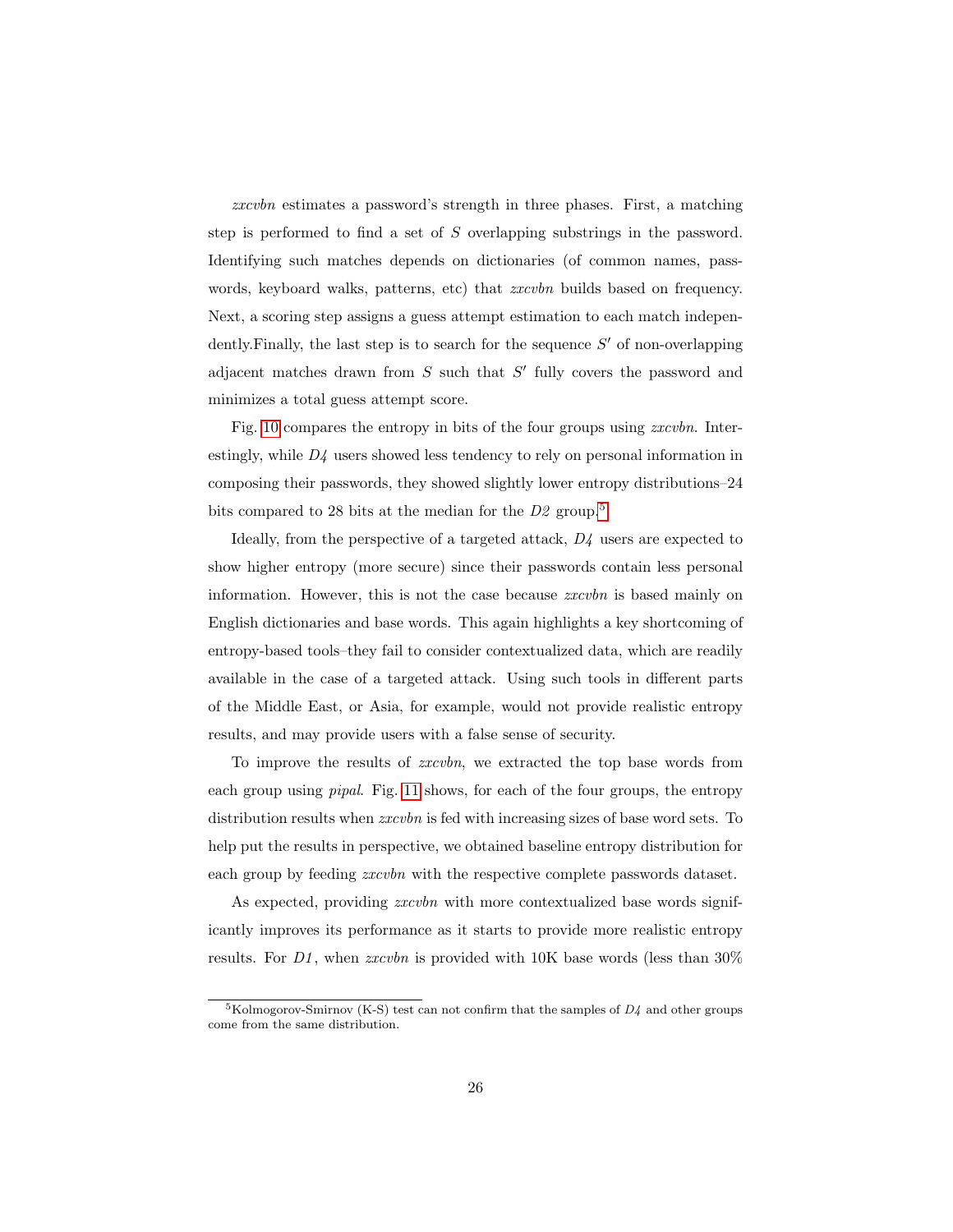of  $D1$ ), the median entropy drops from 27 to 21 bits. The reason is that  $xxcvbn$ is able to perform better sequence matching. For example, before training with contextualized base words, a password containing the two substrings "qatar" and "doha" concatenated with a two-digit number gets an entropy score of 40 bits since the tool does not recognize those two strings. However, after training, the same password gets an entropy score of 14 bits, which is a more realistic score given the context.<sup>[6](#page-26-1)</sup>

# <span id="page-26-0"></span> $4.2.$   $A_2$  adversary model

In the following, we refer to the password dataset as

$$
W: \{W_{D1}, W_{D2}, W_{D3}, W_{D4}\}
$$

where  $W_g$  refers to passwords belonging to the  $g^{th} \in \{D1, D2, D3, D4\}$  group. Moreover, we refer to the frequency of the  $i^{th}$  password  $w_i$  as  $p_i$ , where  $0 <$  $p_i \leq 1$ , such that  $\sum p_i = 1$ . We also assume the frequencies of the passwords  $\{w_1, \ldots, w_N\}$  form a monotonically decreasing sequence, i.e.,  $p_1 \geq p_2 \geq \ldots \geq$  $p_N$ , where N is the dataset cardinality. We stress that the results from the following metrics should be carefully considered and weighted since the grouping break-down inevitably affects the sample dimension.

Guessing model. We assume the adversary knows the whole password dataset, i.e.,  $W: \{w_1, \ldots, w_N\}$ , and given a set of unknown passwords randomly drown from W, i.e.,  $X: \{x_1, \ldots, x_M\}$ , with  $M \leq N$ , we want to evaluate the efficiency of the adversary on trying to uniquely identify the set  $X$ .

One of the first metrics to estimate the guessing robustness of a password is the *guesswork* or *guessing entropy*  $G(W)$  defined as it follows:

$$
G(W) = \sum_{i=1}^{N} p_i \cdot i
$$

The guesswork estimates the expected number of guesses required to find an unknown password  $X = \{x_1\}$  proceeding in optimal order, i.e., exhaustively

<span id="page-26-1"></span> $6$ Note that the baseline entropy is 14 bits at the median for  $D1$ . This means that at the median, the size of the attacker search space is  $2^{14}$ , which roughly half the size of D1.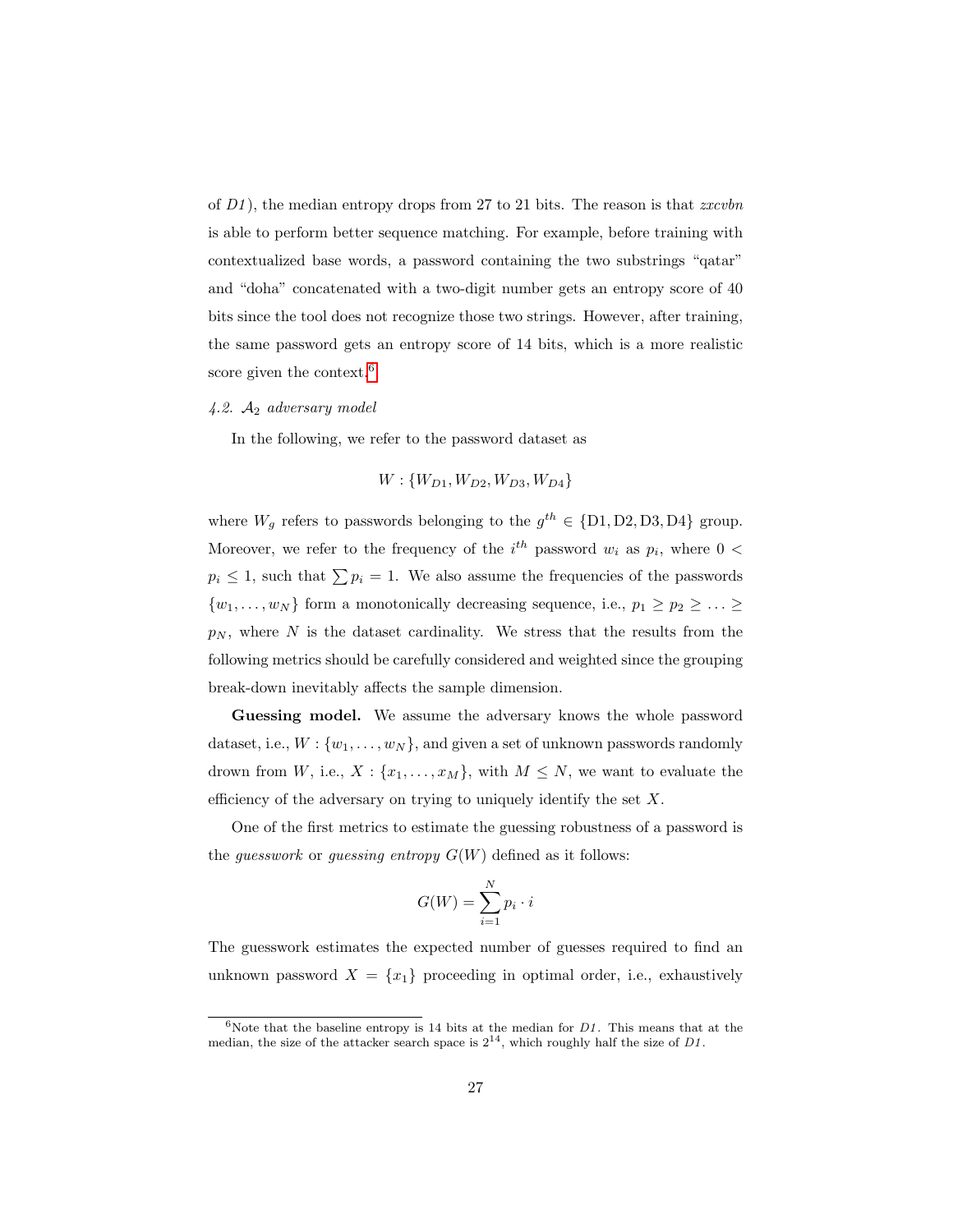trying all the passwords from the most likely  $w_1$  to the most unlikely  $w_N$ .

Fig. [12a](#page-23-1) shows for each of the group g, with  $g \in \{D1, D2, D3, D4\}$ , the number of passwords, the number of unique passwords and the guesswork. We observe that  $G(D1) >> G(D2) > G(D3) \approx G(D4)$ ; indeed, guesswork measures the expected number of guesses before succeeding, taking into account all the instances of the unique passwords. Group  $D1$  is the most robust to guessing attacks given the high number of unique passwords (difference between the red and the green line in Fig. [12a](#page-23-1) compared to the group size (Table [2\)](#page-8-0). Since  $G(W)$  involves an exhaustive search over all the passwords, i.e., even the most unlikely one such as  $w_N$ , it cannot be considered an efficient way to guess an unknown password. Generally speaking, the above method requests an average of  $M \cdot G(W)$  guesses when the number of passwords unknown to the adversary are  $M$ , i.e.,  $X: \{x_1, \ldots, x_M\}$ . Nevertheless, a smarter adversary might do much better with the optimal strategy of first guessing the most likely password  $w_1$ for all unknown passwords and then move to the second one  $w_2$ , and so on. By considering this model there are several guessing measures.

The first metric we evaluate is the  $\beta$ -success-rate, yielding:

$$
\lambda_{\beta}(W_g) = \sum_{i=1}^{\beta} p_i
$$

 $\lambda_{\beta}(W_g) \in [0,1]$  measures the expected success for an attacker limited to  $\beta \in$  $[1, \ldots, N]$  password guesses.

Fig. [12b](#page-23-1) shows the  $\beta$ -success-rate as function of  $\beta$ , i.e., the number of guessed passwords, for each of the considered group. We observe that for low values of guessed passwords, i.e.,  $\beta \ll 100$ , the four groups behave significantly different, i.e.,  $\lambda_{\beta}(W_{D1}) > \lambda_{\beta}(W_{D2}) \approx \lambda_{\beta}(W_{D4}) > \lambda_{\beta}(W_{D3})$ . In particular, group  $D1$  is less robust to guessing compared to group  $D3$ , while group  $D2$  and group  $D<sub>4</sub>$  behave approximately in the same way. Indeed, group  $D<sub>1</sub>$  presents more replicated passwords than the others—recall Fig. [12a](#page-23-1) and in particular the difference between number of passwords and unique passwords. For large values of guessed passwords, i.e.,  $\beta \gg 100$ , the different cardinalities of the datasets affect the results and group  $D1$  turns out to be the most robust. Indeed, for large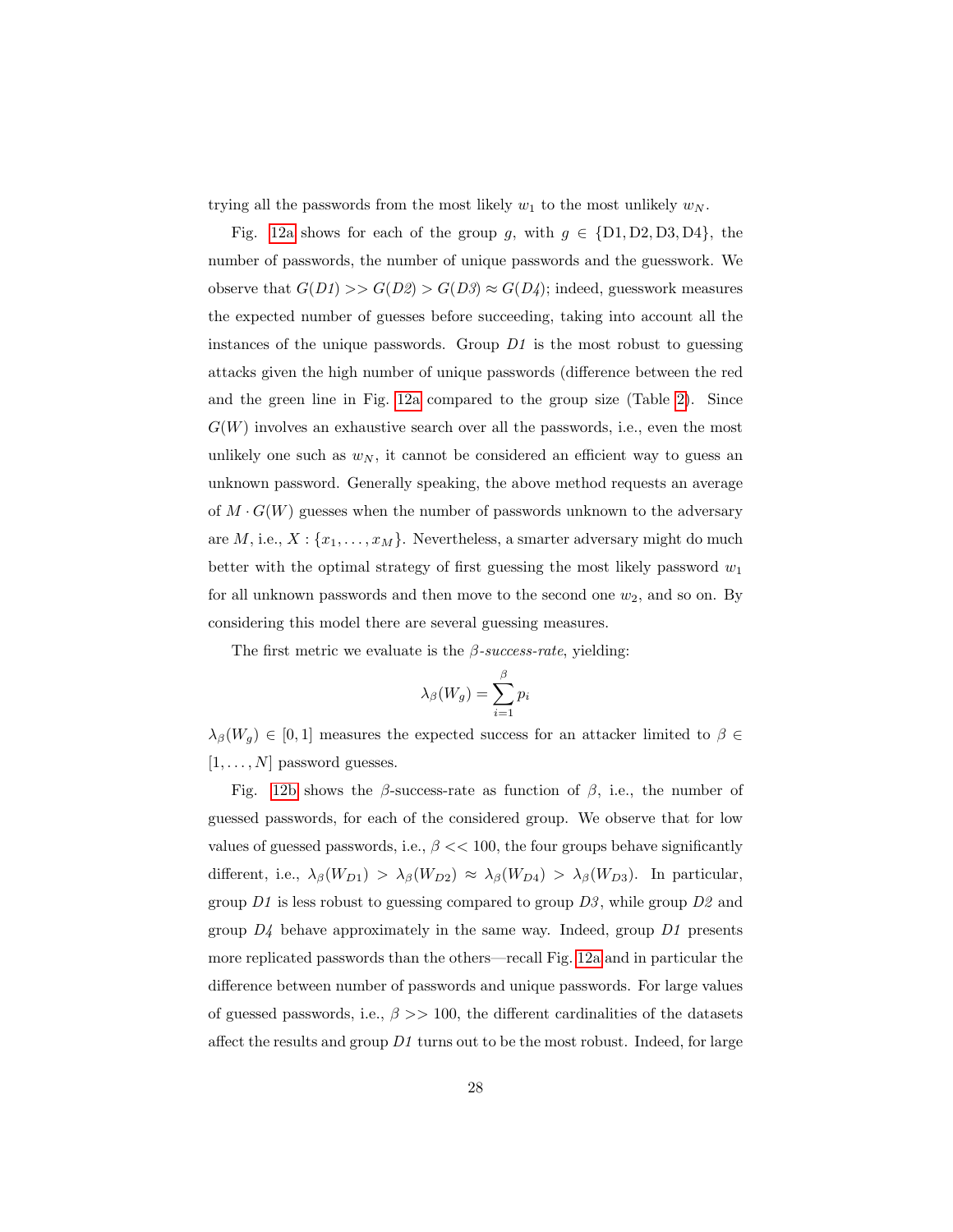values of guessed passwords, the adversary does not gain significant advantage when the probabilities of unlikely passwords are very small.

We also consider the  $\alpha$ -work-factor, yielding:

$$
\mu_{\alpha}(X) = \min\left\{j \mid \sum_{i=1}^{j} p_i \ge \alpha\right\}
$$

 $\mu_{\alpha}(X)$  represents the minimum number of guesses an adversary has to perform to break a desired fraction of the dataset. Fig. [12c](#page-23-1) shows the  $\alpha$ -work-factor for the 4 groups as a function of the fraction of the guessed passwords  $\alpha \in [0,1]$ .  $\mu_{\alpha}(X)$  measures also the minimum number of guesses to experience a probability  $\alpha$  to break an individual password adopting an optimal dictionary as already introduced before. Fig. [12c](#page-23-1) confirms the results already highlighted by the  $\beta$ success-rate: for small fractions of the compromised dataset  $(\alpha < 5 \cdot 10^{-2})$ , the group 3 is the most robust to password guessing while group  $D_1$  is the weakest one. As also highlighted before, we observe a break-even point at  $\beta \approx 200$ (Fig. [12b\)](#page-23-1) and  $\alpha \approx 5 \cdot 10^{-2}$  (Fig. [12c\)](#page-23-1) for which the guessing robustness changes when unlikely probabilities are taken into account.

We observe that the above statistics do not capture the fact that a real attacker can stop early after successful guesses. Indeed, while  $\mu_\alpha$  measures the fixed number of required guesses, in the following we evaluate the  $\alpha$ -quesswork, which in turn, it estimates the average number of guesses per account to achieve a success rate  $\alpha$ , yielding:

$$
G_{\alpha}(W) = (1 - \lambda_{\mu_{\alpha}}) \cdot \mu_{\alpha} + \sum_{i=1}^{\mu_{\alpha}} p_i \cdot i
$$

 $G_{\alpha}(\mathcal{W})$  represents a compromise for an adversary spending  $\sum_{i=1}^{\mu_{\alpha}} p_i \cdot i$  guesses for the passwords in its dictionary, while only  $\mu_{\alpha}$  guesses for the passwords outside of its dictionary. It is also interesting to observe that  $G_{\alpha=1}(W) = G(W)$ : the  $\alpha$ guess-work becomes the guesswork when  $\alpha = 1$ , i.e., when the adversary guess all the passwords exhaustively in the dataset. Fig. [12d](#page-23-1) shows the  $\alpha$ -guesswork for the four groups as function of the fraction of guessed passwords  $\alpha$ . Recalling that the above statistics consider the passwords ordered according to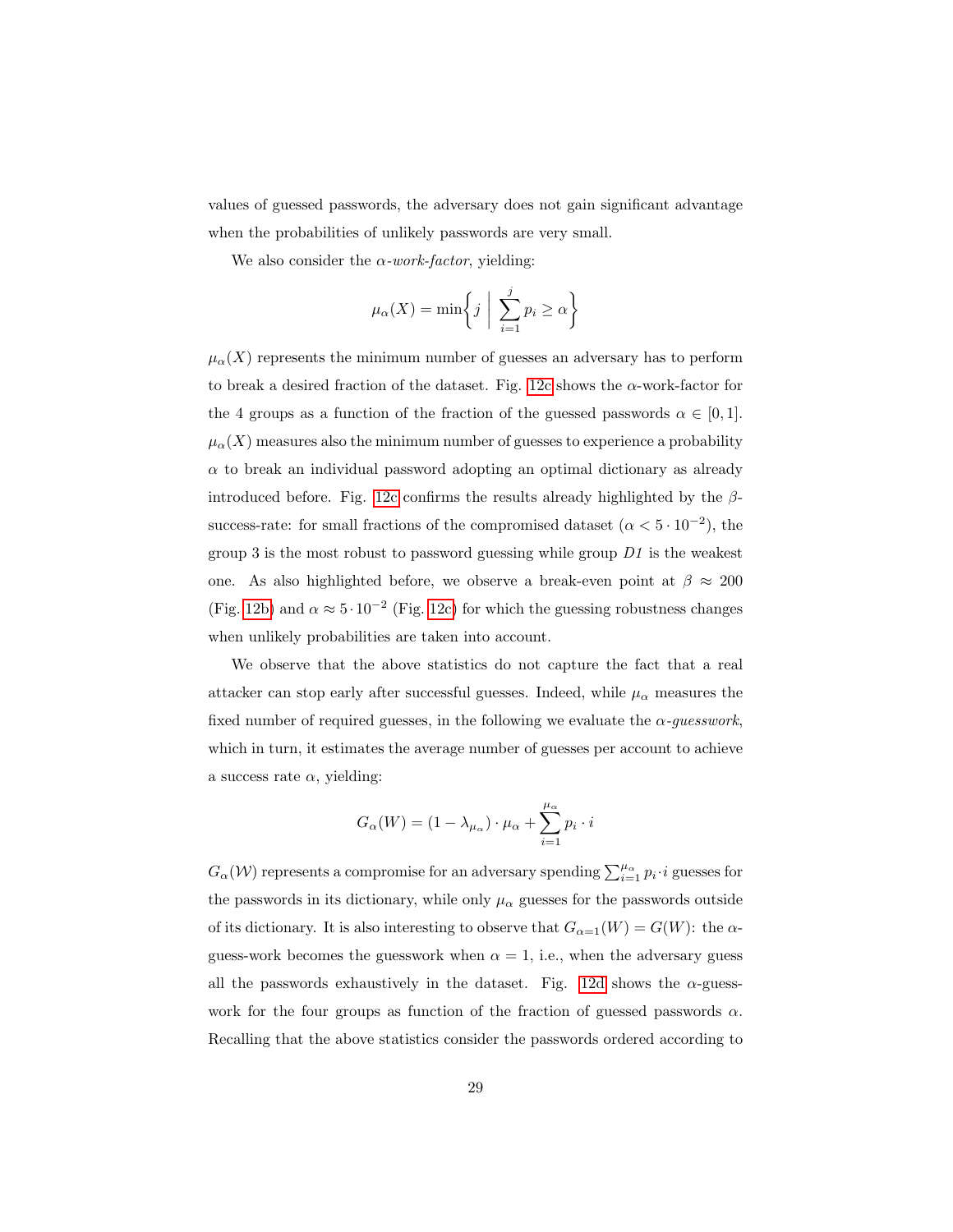their frequencies, group  $D1$  is overall the most robust to guessing attacks given the large amount of unique passwords.

#### <span id="page-29-0"></span>5. Discussion

We will now provide some additional discussion regarding this study and its results.

#### 5.1. Lessons Learned

The analysis of the dataset confirms common insecure practices adopted by people while choosing passwords even in the case when passwords are used to protect more sensitive assets such as an online bank account. As already observed in many other data leaks, people tend to make passwords from common base words. Our results confirm that these are biased by culture and location, e.g., qatar, ahmed, and doha are the most common basewords in our dataset. We confirmed that users tend to include in their password the following information: names, keyboard walks, birth-dates and phone numbers. Our analysis shows that more than 25% of the passwords contain names and more than 4% contain either keyboard walks or phone numbers. Our analysis also confirms that even the security question is strictly related to information that can be easily recovered by a straightforward social networking website analysis; indeed, more than 10% of the questions are related to a user's name, mother's name, or birthday. Finally, we observe that password composition rules are consistent among our grouping but slightly different from other datasets. While passwords from the Rock You and Xato datasets are mainly constituted by strings, our passwords are (for the vast majority) constituted by strings followed by digits.

Our dataset is particularly interesting because it comes with rich meta-data that can be exploited to study how people from different cultures are choosing passwords. Indeed, we have very interesting and unprecedented peculiarities: Indians and Pakistanis are more prone to include names in their passwords while people coming from Philippines tend to include months' names in their password. It is also interesting to observe that while the "@" character is the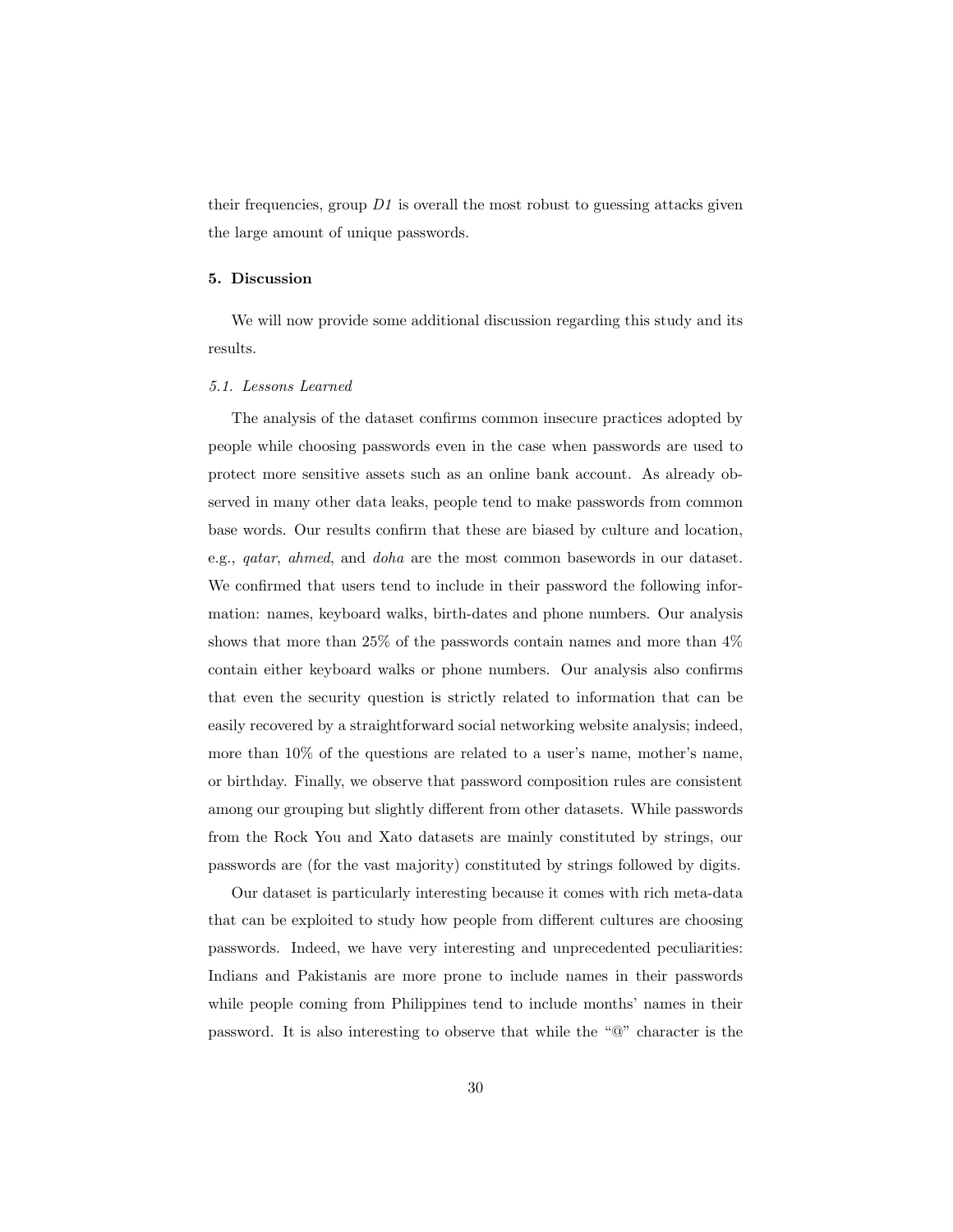most used among all the groups, English speakers next favor "!" while Filipinos prefer " $\cdot$ ". The usage of keyboard patterns such as the *snake* and the *zig zag* is consistent throughout the groups and with the other password leaks that we have analyzed (Rock You and Xato); nevertheless, we observe a larger number of patterns using the Same Row for the Arabic group (10%). Finally, we observe that Arabic people include their mobile phone number in the passwords more frequently than the other groups, i.e., three times more than the second group in our grouping.

While confirming insecure practices in choosing passwords, our analysis highlights several correlations between how passwords are generated and the user's country of origin. These information might be used for several purposes, e.g., they might be implemented in online password strength estimators to force users to choose more unpredictable passwords.

## 5.2. Guessability analysis

In order to evaluate the guessability of the passwords in our dataset, we used both theoretical and empirical metrics by considering two different adversarial models, i.e.,  $A_1$  and  $A_2$  (see Sections [4.1](#page-24-0) and [4.2\)](#page-26-0). While the former involves well-known metrics from previous works [\[3\]](#page-34-2)[\[6\]](#page-34-5), the latter involves metrics extracted from the zxcvbn tool[\[10\]](#page-35-2)[\[22\]](#page-36-5). For both the adversarial models, we observe that the English group  $(D_4)$  performs worse than the other ones, i.e., the guessability is higher. Indeed, by considering the theoretical metrics, such as the  $\alpha$ -guesswork (Fig. [12d\)](#page-23-1), we recall that a lower  $\alpha$ -guesswork is required to guess a fixed fraction of the accounts.

Moreover, recalling the entropy estimation provided by *zxcvbn* in Figure. [10,](#page-22-0) we observe that the English group (red line) is characterized by less entropy than the other groups despite the observation that English users tend to use less personal information in their passwords than other groups. This was surprising because one would expect other groups to have lower entropy. This surprising result can be explained by recalling the fact that *zxcvbn* resorts to an internal English-based dictionary to estimate the password guessability, and therefore,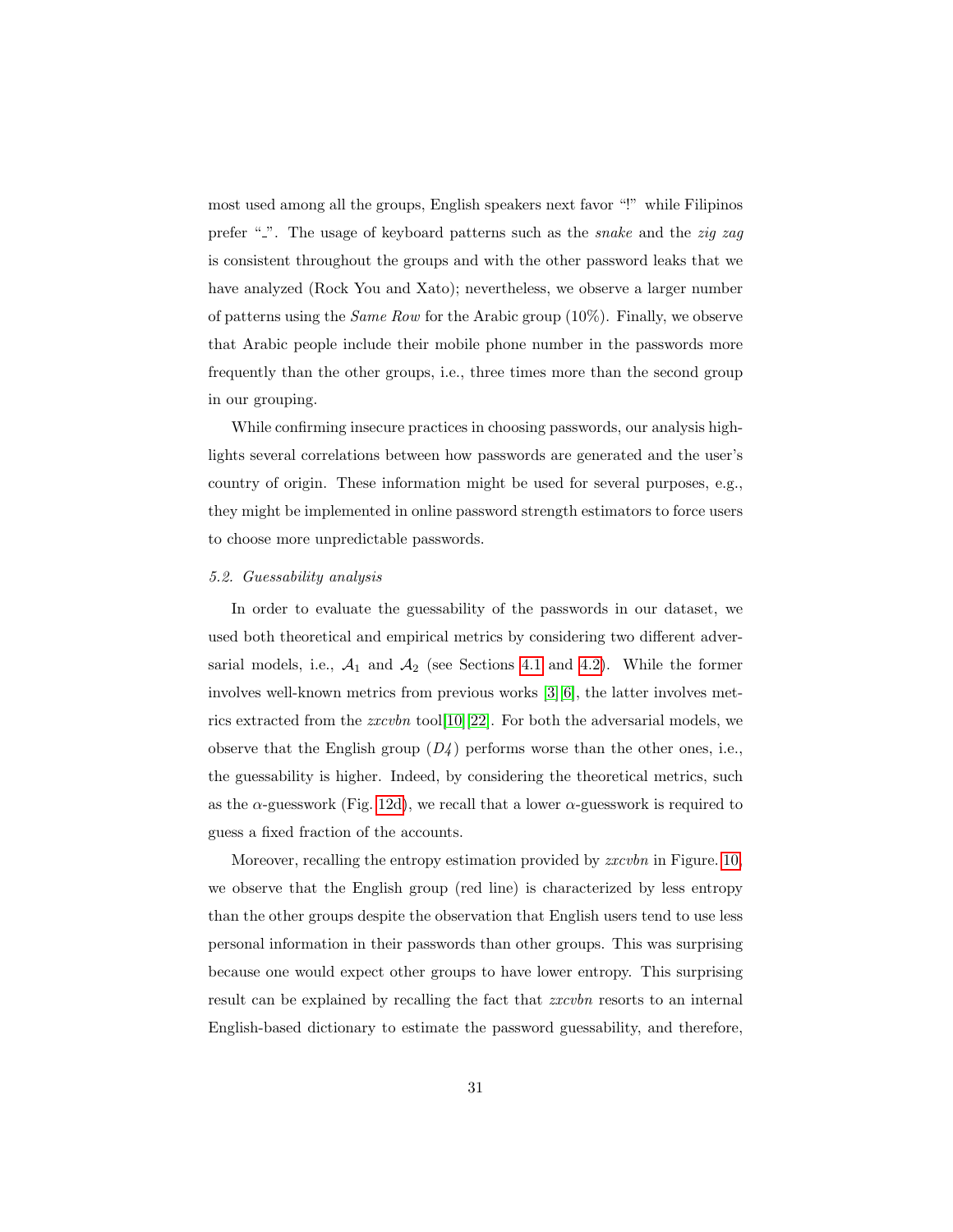commonly used words such as "qatar" or "doha" are not recognized and the corresponding passwords end up with an inflated entropy. This leads us to the general idea that password meters could be biased (due to the lack of culturally relevant training) and should take into account the local context such as social factors, languages and the culture.

## 5.3. Limitations

Our dataset is constituted by less than 66k passwords which is significantly less than the other datasets considered in our analysis (Rock You and Xato). Moreover, while we acknowledge that the grouping process reduced even more the sets' cardinality, it gave us the unprecedented opportunity to perform analysis and comparisons that have not been carried out before. Our work is the first to characterize passwords based on the 3 groups we identified. Despite the small cardinality, our analysis identified many observations and insights that were not known before. Another novelty is that our dataset is unique in the sense that it is rich in personal information (significantly more than other data sets studied before) which allows us to understand how users in these groups use their personal information to select their passwords for sensitive application such a banking. We also observe a few other limitations in our analysis: (i) About 18% of password hashes from original leak remain uncracked, and these are likely the most complex passwords; (ii) Some Arabic names can be spelled in several ways and this eventually may have affected our results; (iii) Password composition analysis (Table [4\)](#page-9-2) takes into account only names of people, while in some cases we observed other attributes such as pets' names.

#### <span id="page-31-0"></span>6. Related work

Evaluating password strength has been an active area of research with early contributions in the 70s [\[24\]](#page-36-7) and later on [\[25,](#page-36-8) [26,](#page-36-9) [27\]](#page-36-10). The literature mostly uses the entropy as a metric to quantify the strength of passwords. More recently, Joseph Bonneau [\[3\]](#page-34-2) observes that accepted metrics such as the guesswork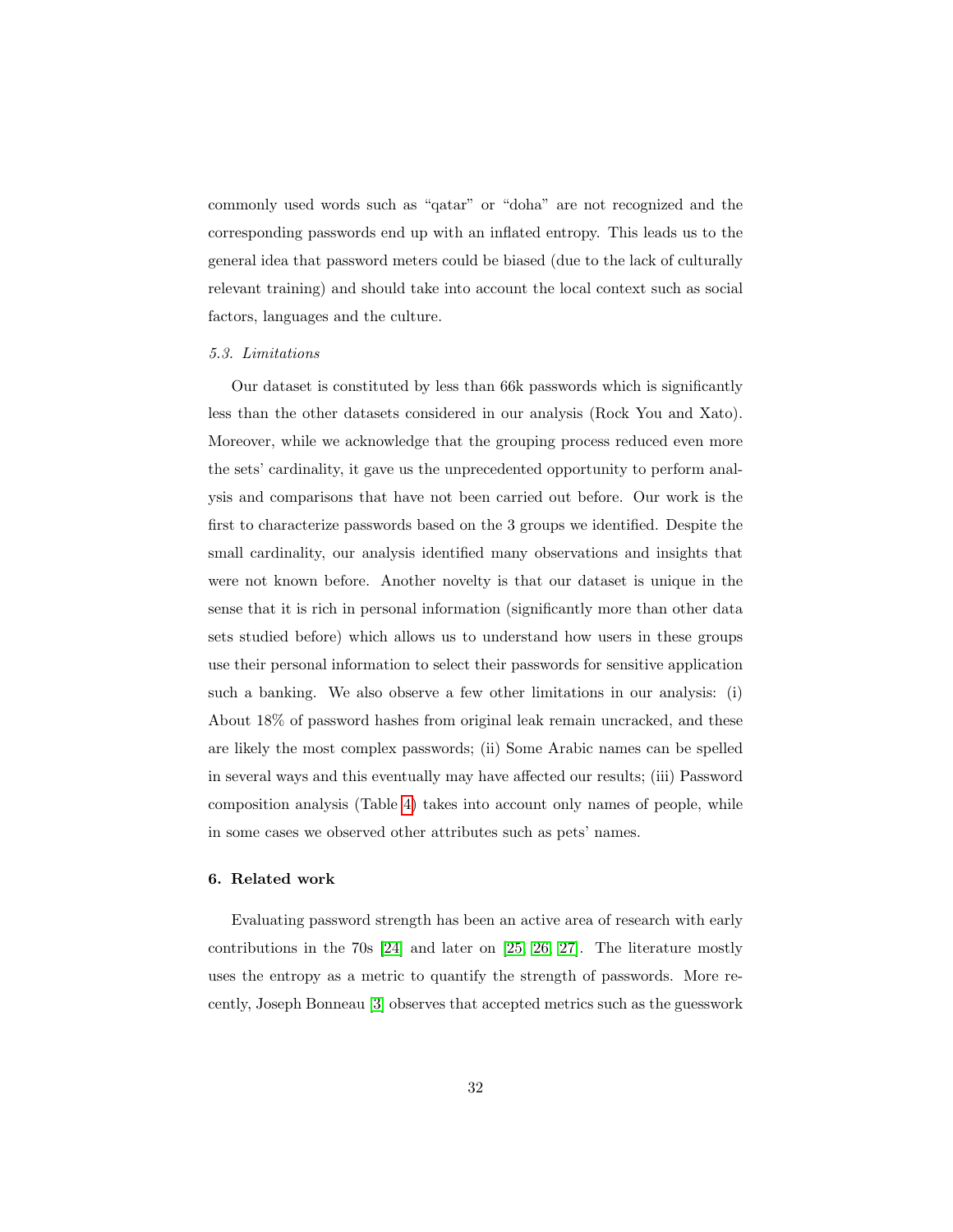and entropy fail to model the tendency of real world attackers to cease guessing against the most difficult accounts. He introduces the concepts of partial guessing metrics such as  $\beta$ -success-rate,  $\alpha$ -work-factor and  $\alpha$ -guesswork. We use these metrics in our theoretical analysis.

Much of our understanding of the security of passwords comes from analyzing leaked or collected password datasets. Passwords from an entire university have been analyzed in [\[28\]](#page-37-0). Interesting insights about how Chinese users compose their passwords have also been noted [\[2,](#page-34-1) [4\]](#page-34-3). Other studies have also been conducted to understand password habits of users [\[1\]](#page-34-0). Das et al. [\[5\]](#page-34-4) study multiple leaked datasets of passwords to understand password reuse. Recently, Ur et al. [\[7\]](#page-34-6) investigate the relationship between users' perceptions of the strength passwords and their actual strength.

Metadata-rich leaked datasets enable more interesting analysis. Castelluccia et al. [\[29\]](#page-37-1) highlight how additional personal information about a user helps in speeding up password guessing, and propose a new password cracker based on Markov models. More recently, Wang et al. [\[9\]](#page-35-1) study the use of personal information in datasets of Chinese users' passwords, and in a dataset of securitysavvy English users. They also propose guessing algorithms that exploit users' personal information. Li et al. [\[16\]](#page-35-8) also study the use of personal information in Chinese datasets, and also proposes a Probabilistic Context-Free Grammars (PCFG) method that considers symbols linked to personal information in password structures. While those studies examine the use of personal information mostly in Chinese passwords, our study is based on passwords produced by more diverse demographics. Bonneau and Xu [\[30\]](#page-37-2) perform a high-level user behaviour study, mainly related to character choices, through datasets of passwords created by English, Chinese, Hebrew and Spanish speakers. Unlike this work, the authors do not investigate the use of personal information in the examined datasets, which were (with few exceptions) considered small and limited.

To improve guessability attacks, Veras et al. [\[31\]](#page-37-3) propose a natural language processing algorithm to segment, classify, and generalize semantic categories from passwords. Ur *et al.* [\[23\]](#page-36-6) measure the effectiveness of several guessing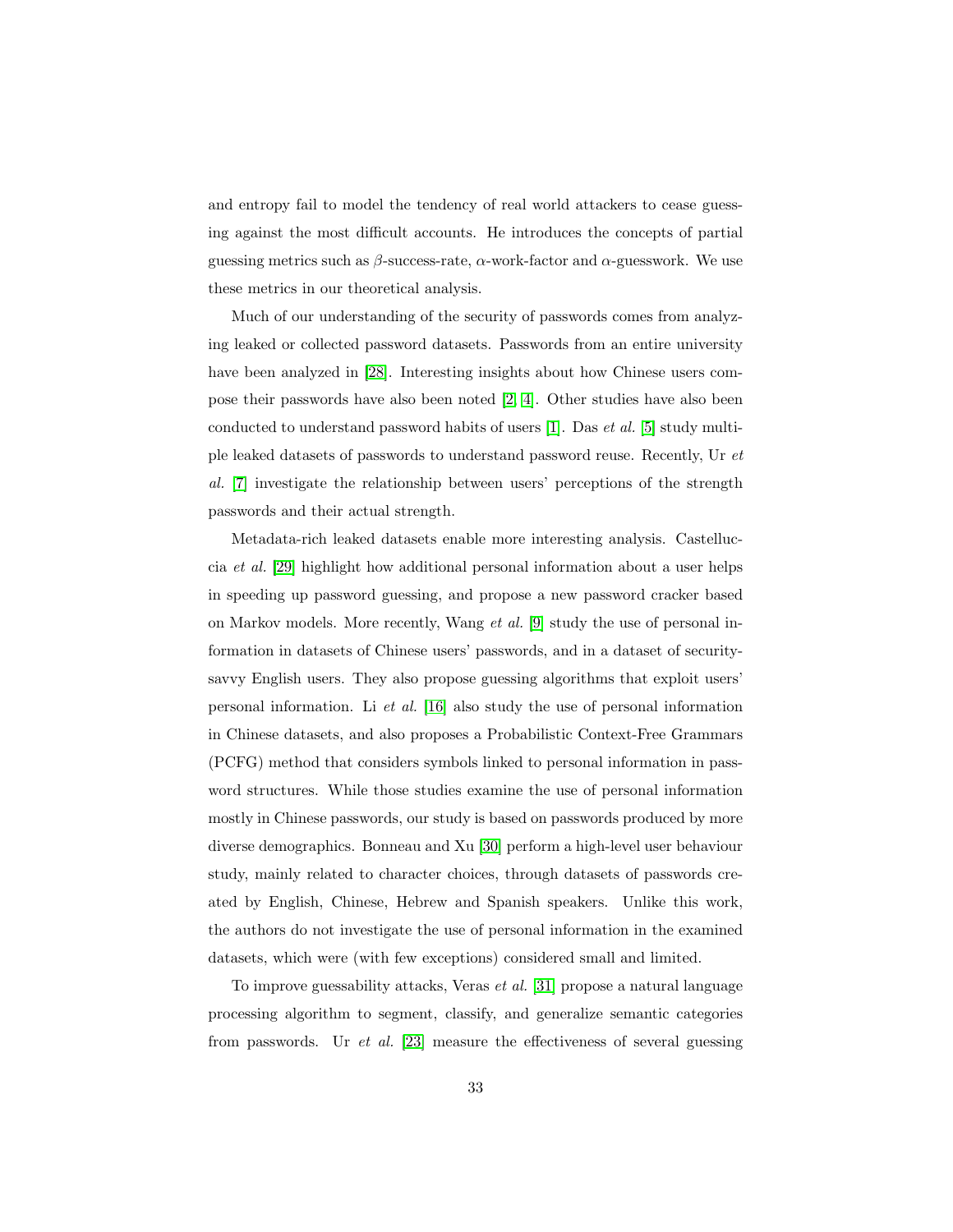attacks. In particular, they found that updating the guessing strategy dynamically during the cracking significantly outperforms the fully automated strategy. Password composition policies and their robustness against dictionary attacks have been studied in [\[32\]](#page-37-4). Our work is complimentary since it provides insights that can potentially improve guessability attacks. At the same time, our work also highlights the importance of training password strength estimators such as zxcvbn with contextual relevant information.

Authors in [\[33\]](#page-37-5) demonstrate that as long as passwords remain human-memorable, they are vulnerable to smart-dictionary attacks even when the space of potential passwords is large. Indeed, authors adopted standard Markov modeling techniques from natural language processing and proved that they can be used to dramatically reduce the size of the password space to be searched. Moreover, they proposed an algorithm for efficient enumeration of the remaining password space. Our contribution confirms the weaknesses of human-memorable passwords, and shed light on some recurrent patterns that depend on the origin country.

# <span id="page-33-0"></span>7. Conclusions

This work presents an analysis of a demographically-diverse password dataset which is rich in meta data. This allows us to get insights on how users from different groups incorporate their personal information (names, birth days, and phone numbers) into their passwords and show the extent to which they do so. Our results show that users from different demographical groups tend to show differences in how they form their passwords, and we quantify those differences for four groups: Arabs, Indian and Pakistani, Filipinos, and English speakers. In particular, we carried out a detailed comparative analysis among the groups and how each of the groups tend to incorporate personal information.

Our work also sheds light on the importance of training password meters with contextually relevant information before deployment. Existing password meters are based on common base words, and patterns observed from previous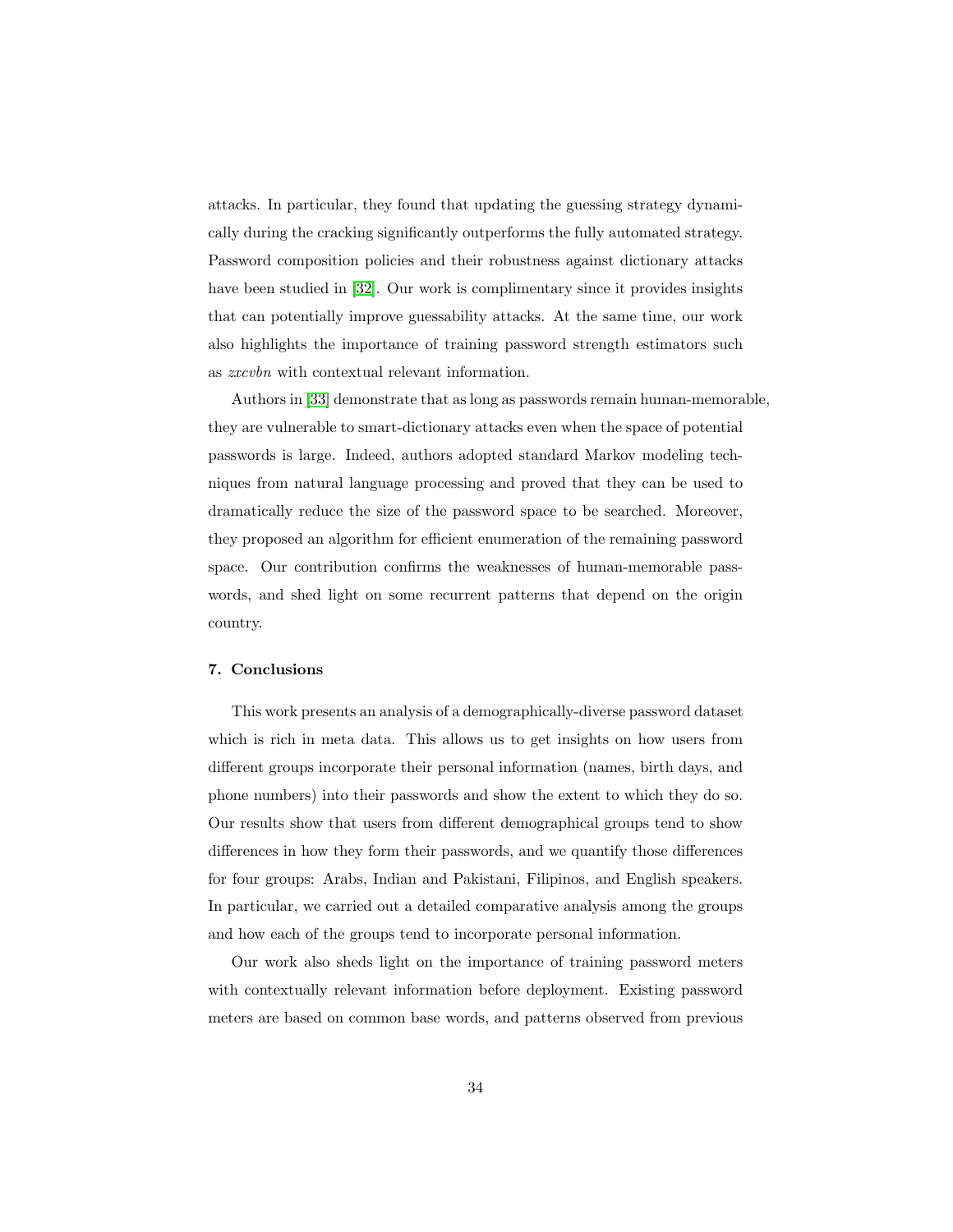data leaks of mainly English speaking users. As a result, they can not provide accurate results of entropy estimation. We experimentally observe how a state-of-the-art password strength estimator  $(zxcvbn)$  actually overestimates the passwords generated by people with a cultural background different from English. We are able to improve its estimation by training it with relevant base words.

# References

- <span id="page-34-0"></span>[1] D. Florencio, C. Herley, A large-scale study of web password habits, in: Proceedings of the 16th International Conference on World Wide Web, WWW '07, ACM, New York, NY, USA, 2007, pp. 657–666.
- <span id="page-34-1"></span>[2] W. Han, Z. Li, L. Yuan, W. Xu, Regional patterns and vulnerability analysis of chinese web passwords, IEEE Trans. Information Forensics and Security 11 (2) (2016) 258–272.
- <span id="page-34-2"></span>[3] J. Bonneau, The science of guessing: Analyzing an anonymized corpus of 70 million passwords, in: 2012 IEEE Symposium on Security and Privacy, 2012, pp. 538–552.
- <span id="page-34-3"></span>[4] Z. Li, W. Han, W. Xu, A large-scale empirical analysis of chinese web passwords, in: 23rd USENIX Security Symposium (USENIX Security 14), USENIX Association, San Diego, CA, 2014, pp. 559–574.
- <span id="page-34-4"></span>[5] A. Das, J. Bonneau, M. Caesar, N. Borisov, X. Wang, The tangled web of password reuse, in: 21st Annual Network and Distributed System Security Symposium, NDSS 2014, San Diego, California, USA, February 23-26, 2014, 2014.
- <span id="page-34-5"></span>[6] J. Bonneau, C. Herley, P. C. van Oorschot, F. Stajano, Passwords and the evolution of imperfect authentication, Commun. ACM 58 (7) (2015) 78–87.
- <span id="page-34-6"></span>[7] B. Ur, J. Bees, S. M. Segreti, L. Bauer, N. Christin, L. F. Cranor, Do users' perceptions of password security match reality?, in: Proceedings of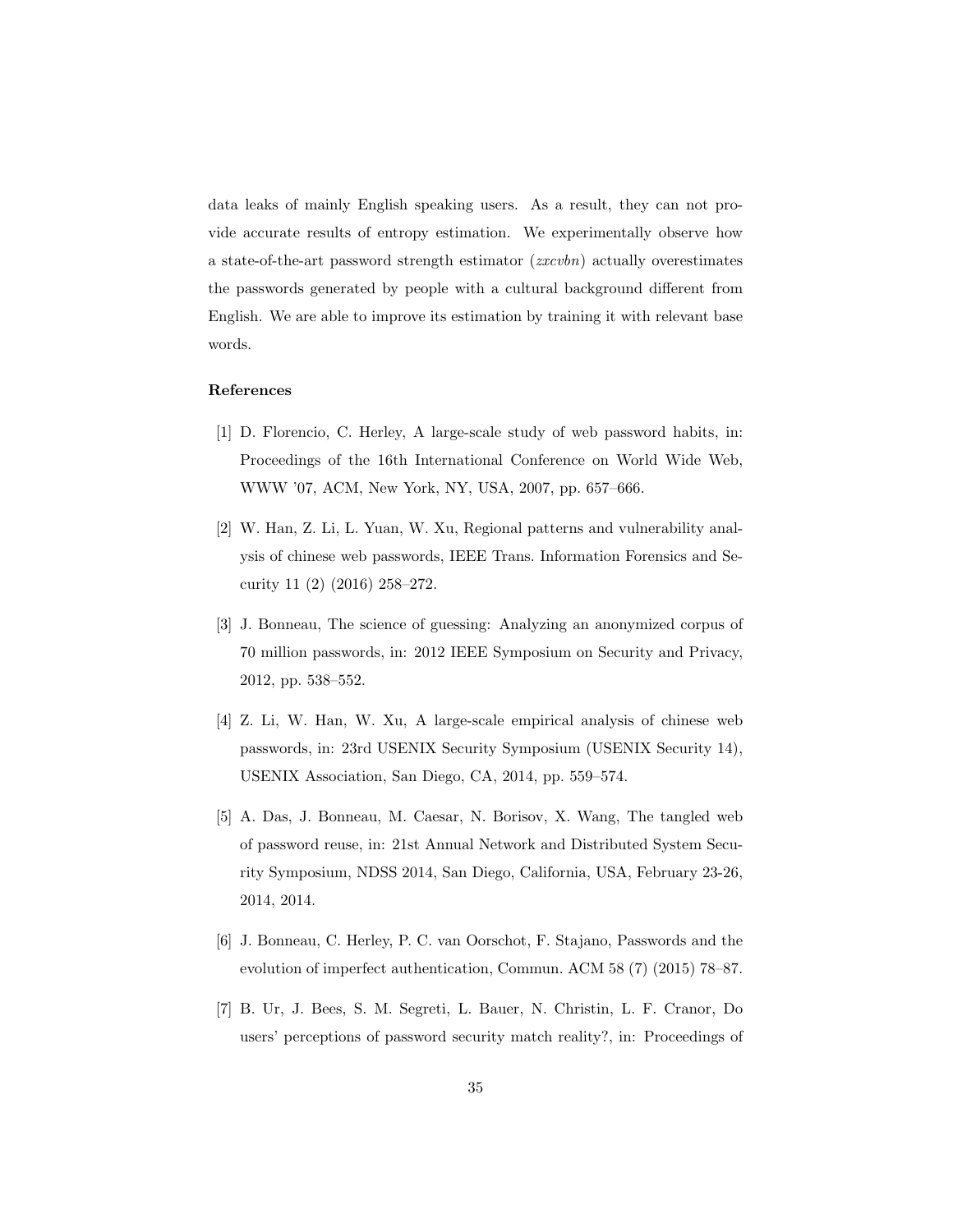the 2016 CHI Conference on Human Factors in Computing Systems, CHI '16, ACM, New York, NY, USA, 2016, pp. 3748–3760.

- <span id="page-35-0"></span>[8] J. Blocki, A. Datta, J. Bonneau, Differentially private password frequency lists, IACR Cryptology ePrint Archive 2016 (2016) 153.
- <span id="page-35-1"></span>[9] D. Wang, Z. Zhang, P. Wang, J. Yan, X. Huang, Targeted online password guessing: An underestimated threat, in: Proceedings of the 2016 ACM SIGSAC Conference on Computer and Communications Security, CCS '16, ACM, New York, NY, USA, 2016, pp. 1242–1254.
- <span id="page-35-2"></span>[10] D. L. Wheeler, zxcvbn: Low-budget password strength estimation, in: 25th USENIX Security Symposium (USENIX Security 16), USENIX Association, Austin, TX, 2016, pp. 157–173.
- <span id="page-35-3"></span>[11] International Organization for Standardization, Country Codes - ISO 3166, [http://www.iso.org/iso/home/standards/country](http://www.iso.org/iso/home/standards/country_codes.htm) codes.htm (1993).
- <span id="page-35-4"></span>[12] J. Snoj, Population of Qatar by nationality - 2017 report, [http://](http://priyadsouza.com/population-of-qatar-by-nationality-in-2017/) [priyadsouza.com/population-of-qatar-by-nationality-in-2017/](http://priyadsouza.com/population-of-qatar-by-nationality-in-2017/) (Online; accessed 17/05/2017).
- <span id="page-35-5"></span>[13] Openwall, John the Ripper password cracker, [http://www.openwall.com/](http://www.openwall.com/john/) [john/](http://www.openwall.com/john/) (Online; accessed 15/05/2017).
- <span id="page-35-6"></span>[14] J. Steube, Hashcat Advanced Password Recovery, [https://hashcat.net/](https://hashcat.net/hashcat/) [hashcat/](https://hashcat.net/hashcat/) (Online; accessed  $15/05/2017$ ).
- <span id="page-35-7"></span>[15] KoreLogic, Crack Me If You Can - DEFCON 2010, [http://contest-2010.](http://contest-2010.korelogic.com/rules-hashcat.html) [korelogic.com/rules-hashcat.html](http://contest-2010.korelogic.com/rules-hashcat.html) (Online; accessed 15/05/2017).
- <span id="page-35-8"></span>[16] Y. Li, H. Wang, K. Sun, A study of personal information in human-chosen passwords and its security implications, in: 35th Annual IEEE International Conference on Computer Communications, INFOCOM 2016, San Francisco, CA, USA, April 10-14, 2016, 2016, pp. 1–9.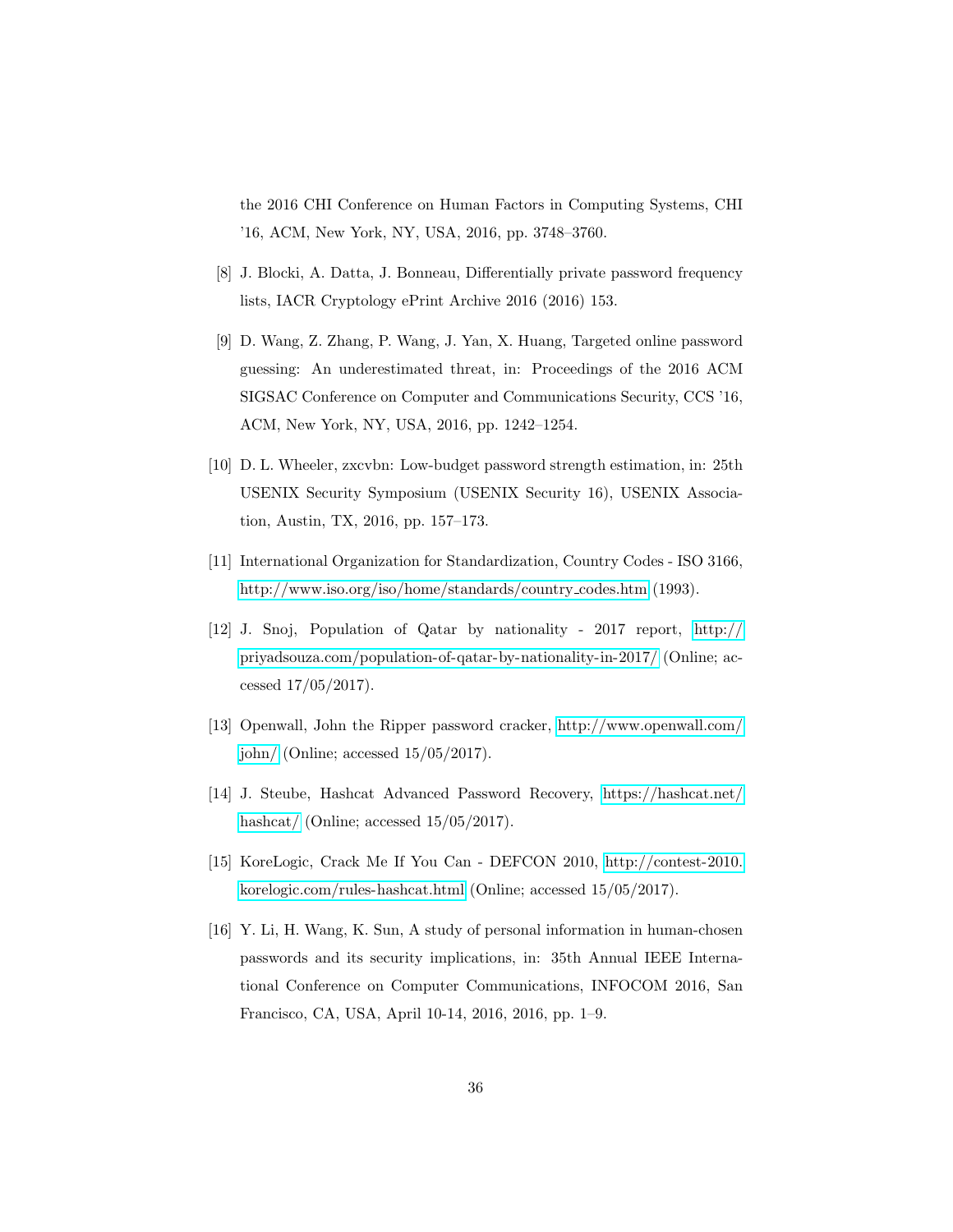- <span id="page-36-0"></span>[17] Daniel Miessler, SecLists, [https://github.com/danielmiessler/SecLists/](https://github.com/danielmiessler/SecLists/tree/master/Passwords) [tree/master/Passwords](https://github.com/danielmiessler/SecLists/tree/master/Passwords) (Online; accessed 15/05/2017).
- <span id="page-36-1"></span>[18] Mark Burnett, Today I Am Releasing Ten Million Passwords, [https://xato.](https://xato.net/passwords/ten-million-passwords/) [net/passwords/ten-million-passwords/](https://xato.net/passwords/ten-million-passwords/) (Online; accessed 15/05/2017).
- <span id="page-36-2"></span>[19] R. Wood, Pipal, Password Analyzer,<https://digi.ninja/projects/pipal.php> (Online; accessed 15/05/2017).
- <span id="page-36-3"></span>[20] T. Hunt, The Science of Password Selection, [https://www.troyhunt.com/](https://www.troyhunt.com/ science-of-password-selection) [science-of-password-selection](https://www.troyhunt.com/ science-of-password-selection) (Online; accessed 15/05/2017).
- <span id="page-36-4"></span>[21] R. Kelley, Keyboard-Walk-Generators, [https://github.com/Rich5/](https://github.com/Rich5/Keyboard-Walk-Generators) [Keyboard-Walk-Generators](https://github.com/Rich5/Keyboard-Walk-Generators) (Online; accessed 15/05/2017).
- <span id="page-36-5"></span>[22] X. D. C. D. Carnavalet, M. Mannan, A large-scale evaluation of high-impact password strength meters, ACM Trans. Inf. Syst. Secur. 18 (1) (2015) 1:1– 1:32.
- <span id="page-36-6"></span>[23] B. Ur, S. M. Segreti, L. Bauer, N. Christin, L. F. Cranor, S. Komanduri, D. Kurilova, M. L. Mazurek, W. Melicher, R. Shay, Measuring real-world accuracies and biases in modeling password guessability, in: 24th USENIX Security Symposium (USENIX Security 15), USENIX Association, Washington, D.C., 2015, pp. 463–481.
- <span id="page-36-7"></span>[24] R. Morris, K. Thompson, Password security: A case history, Commun. ACM 22 (11) (1979) 594–597.
- <span id="page-36-8"></span>[25] J. Yan, A. Blackwell, R. Anderson, A. Grant, Password memorability and security: Empirical results, IEEE Security and Privacy 2 (5) (2004) 25–31.
- <span id="page-36-9"></span>[26] D. V. Klein, Foiling the cracker: A survey of, and improvements to, password security, in: Proceedings of the 2nd USENIX Security Workshop, 1990, pp. 5–14.
- <span id="page-36-10"></span>[27] E. H. Spafford, Observing reusable password choices, in: In Proceedings of the 3rd Security Symposium. Usenix, 1992, pp. 299–312.